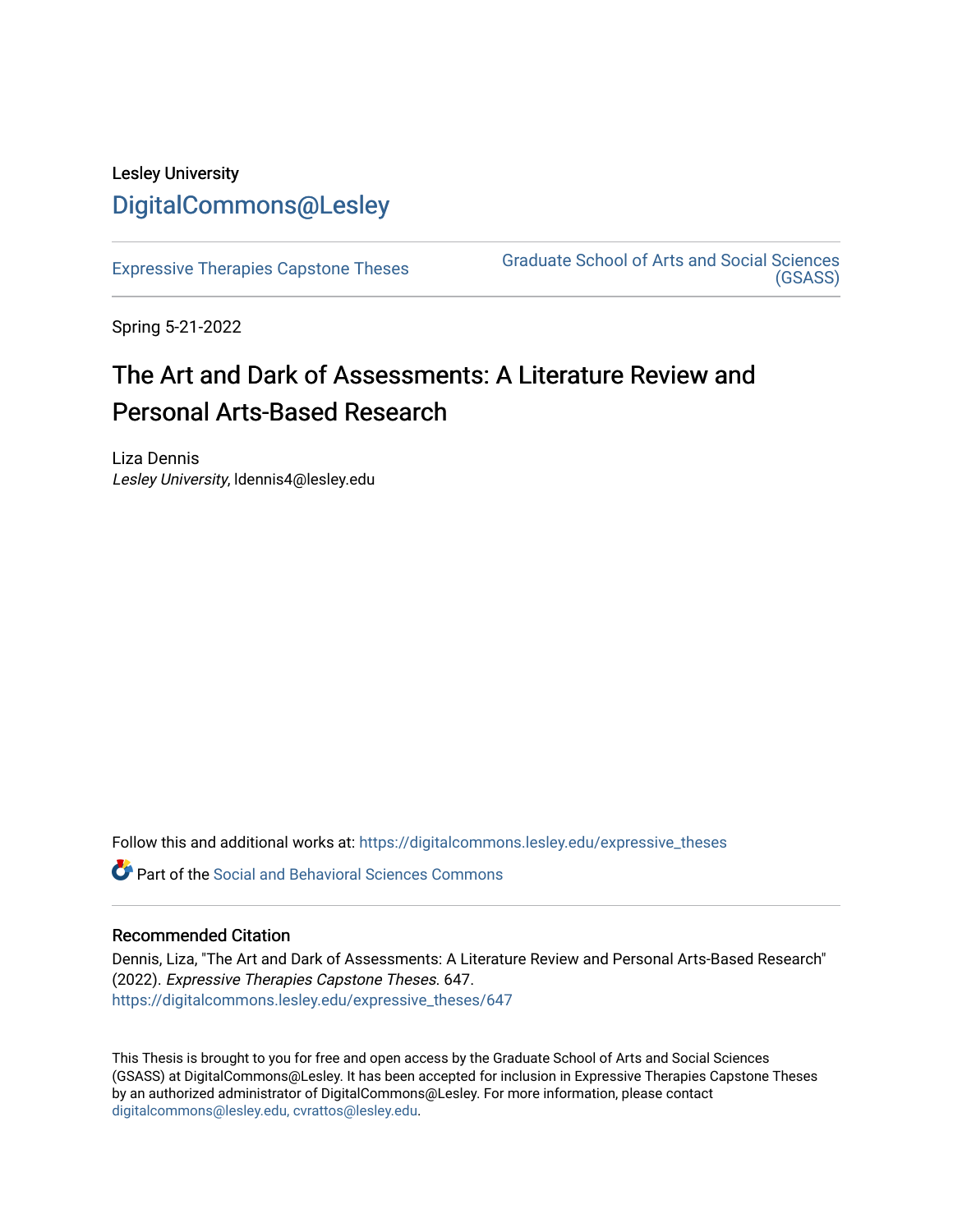The Art and Dark of Assessments:

A Literature Review and Personal Arts-Based Research

Capstone Thesis

Lesley University

May 21, 2022

Liza J. Dennis

Art Therapy

Thesis Advisor: Sarah Hamil, Ph.D., LCSW, RPT-S, ATR-BC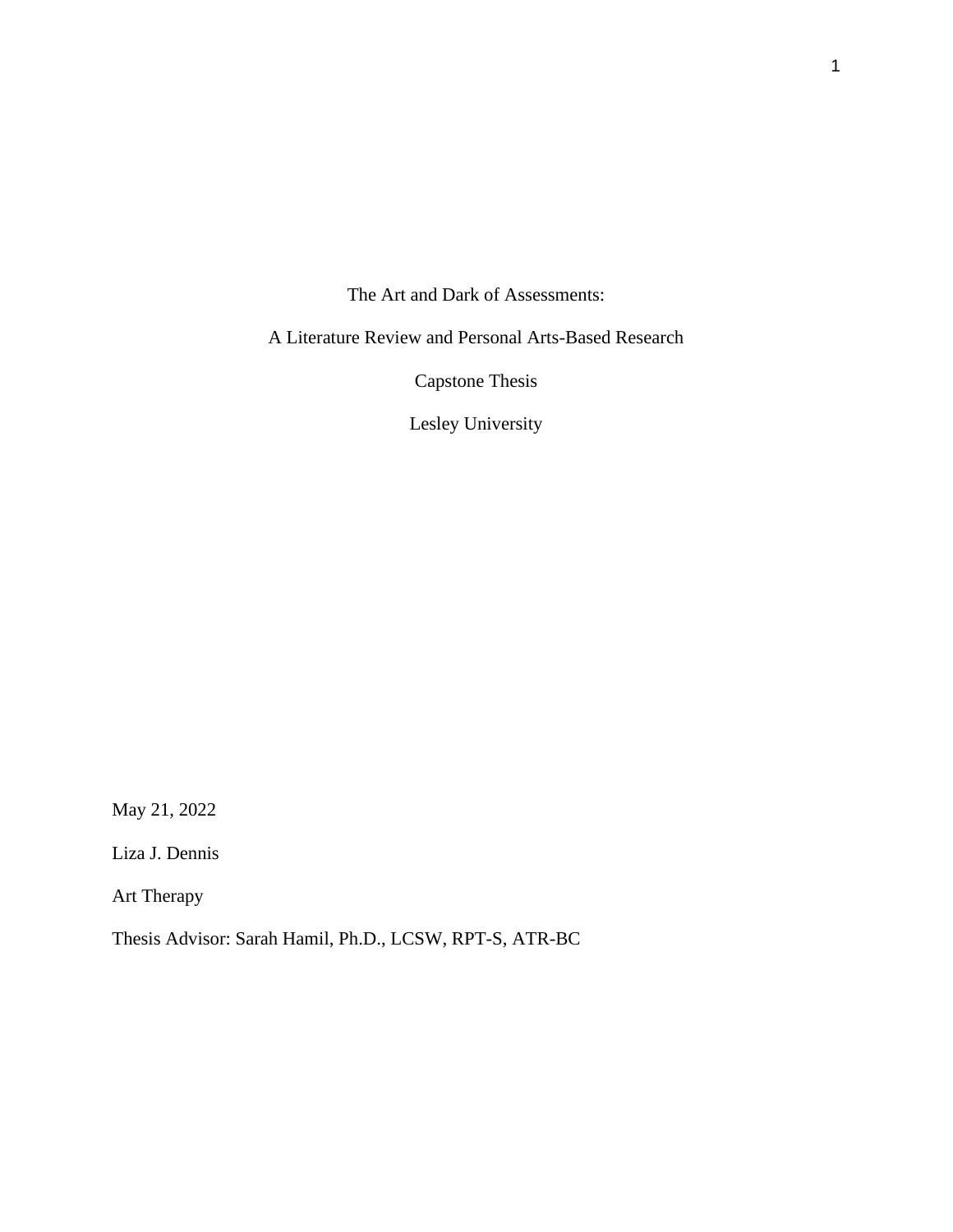#### **Abstract**

This critical literature review and personal arts-based investigation provides a brief history, a summary of the current use, and limitations of mental health and art therapy assessments today. Every individual is uniquely and authentically created from a combination of biological attributes, surroundings, personal experiences, and preferences. We share commonalities such as interests, values, morals, culture, religion, age, etc., but this is not to say that we will behave or respond identically in any situation. Therapists must learn how to adapt and use appropriate tools and measures for each client's specific needs, however, there is no specific training or precise guidelines regarding this art of adaptation. An uncommon practice in the United States is research conducted via the expressive arts modalities, including art, music, dance, drama, expressive arts, or multi-modal (Barone, 2012). Assessments have the potential to provide more efficient and culturally relevant information than the current, outdated assessments in use to help gain a better understanding for future research. This thesis contains a literary review regarding the use of assessments, limitations, and standards and policy; the same concepts addressed from an art therapy perspective; exploration of the use of arts-based research; and drawing upon the author's personal arts-based research. Additionally, it is suggested future research recommendations are derived from a critical analysis of the literature, personal reflection using arts-based research, and genuine personal inquiries. Art therapists should constantly challenge creation methods, ways of research, and assessments in the field to generate an unbiased, inclusive, trauma informed and culturally aware approach that could accommodate to every individual with specialized, authentic, quality-based care.

*Keywords:* art therapy, assessments and methods, policy, standardization, inclusivity, arts-based research, cultural bias, creativity, creative arts therapy, personal arts-based research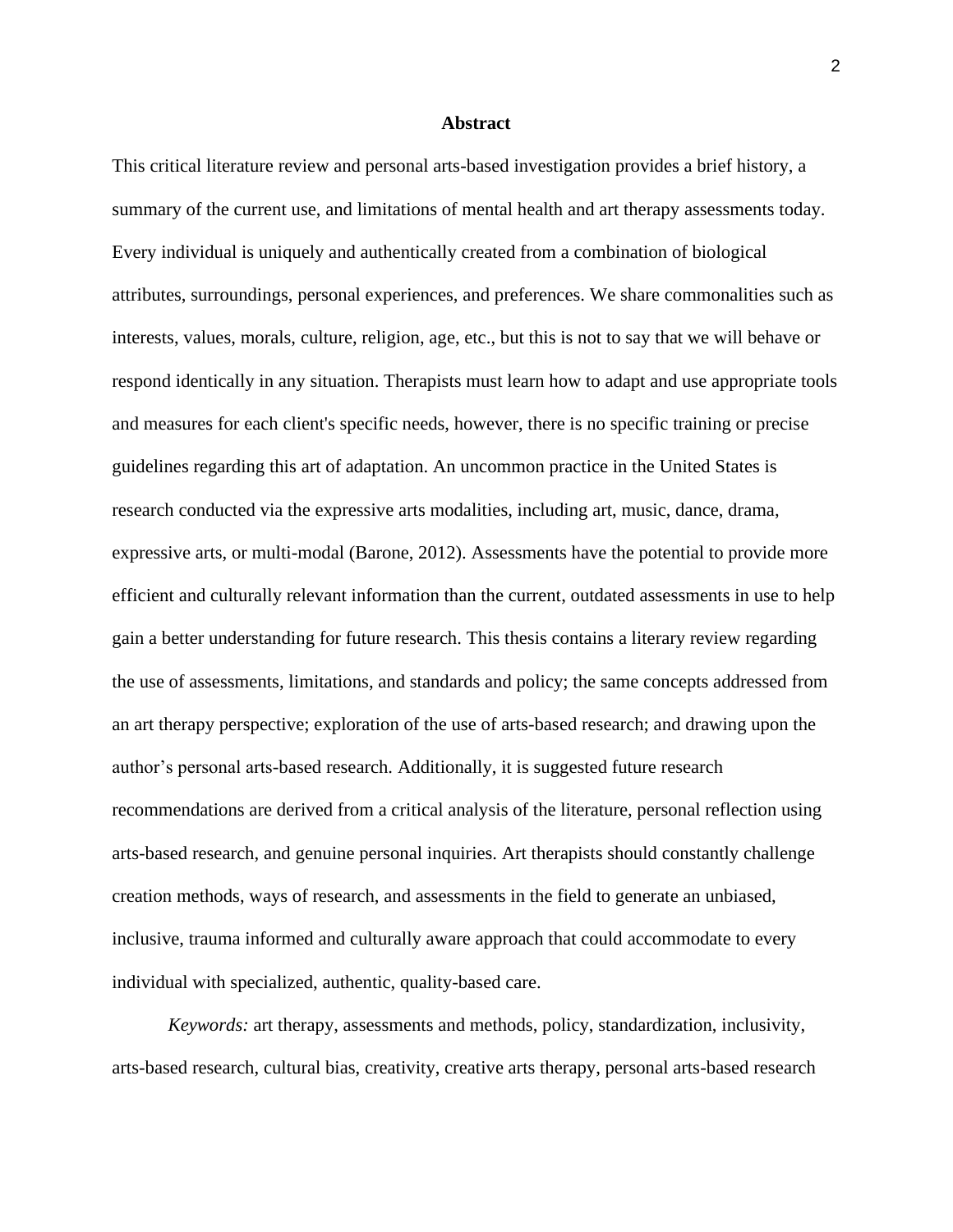*Author Identity Statement: I want to acknowledge that I am a white, Jewish raised, cis-gender woman from the New England area. Due to my thesis topic, I find it imperative to disclose that I have been identified with learning disabilities by professionals, but I do not identify as disabled.*

#### **Introduction**

The purpose of this thesis is to compare art therapy assessments with other standardized measures derived from the field of psychology and mental health counseling, to highlight the strengths and areas of improvement needed for our field to grow. The author believes that art can be inquisitive in a way that people cannot particularly do by exploring with words. Particularly, one can draw connections from creation. Creating can be an explorative adventure; however, it is understood how it can be an area of intimidation for many, due to high expectations. This thesis exemplifies how every individual has the unique potential to learn through their creations and that art is more meaningful than aesthetic and product. According to the Merriam Webster dictionary (n.d.), art is first described as a "skill acquired by experience, study or observation the art of making friends," possibly indicating that there is potential for art in everything. The second definition states art as being "a branch of learning" (Merriam-Webster, n.d.). It is crucial to recognize art as a learning tool, a means for communication and an instrument for growth. Art is about exploring, and once you engage in the exploration process, you are an artist.

There are a multitude of ways to assess clients, and the art therapist decides to select what assessment methods to use (Betts, 2013, p. 98). The American Counseling Association [ACA] (ACA, 2014) directed counselors to use assessment as one component in the therapeutic process to promote the well-being of clients. The American Art Therapy Association (AATA; 2013) stated that art therapists utilize assessment methods to better serve and understand the needs of their clients. Art therapists typically use tools referred to as art-based assessments, or art therapy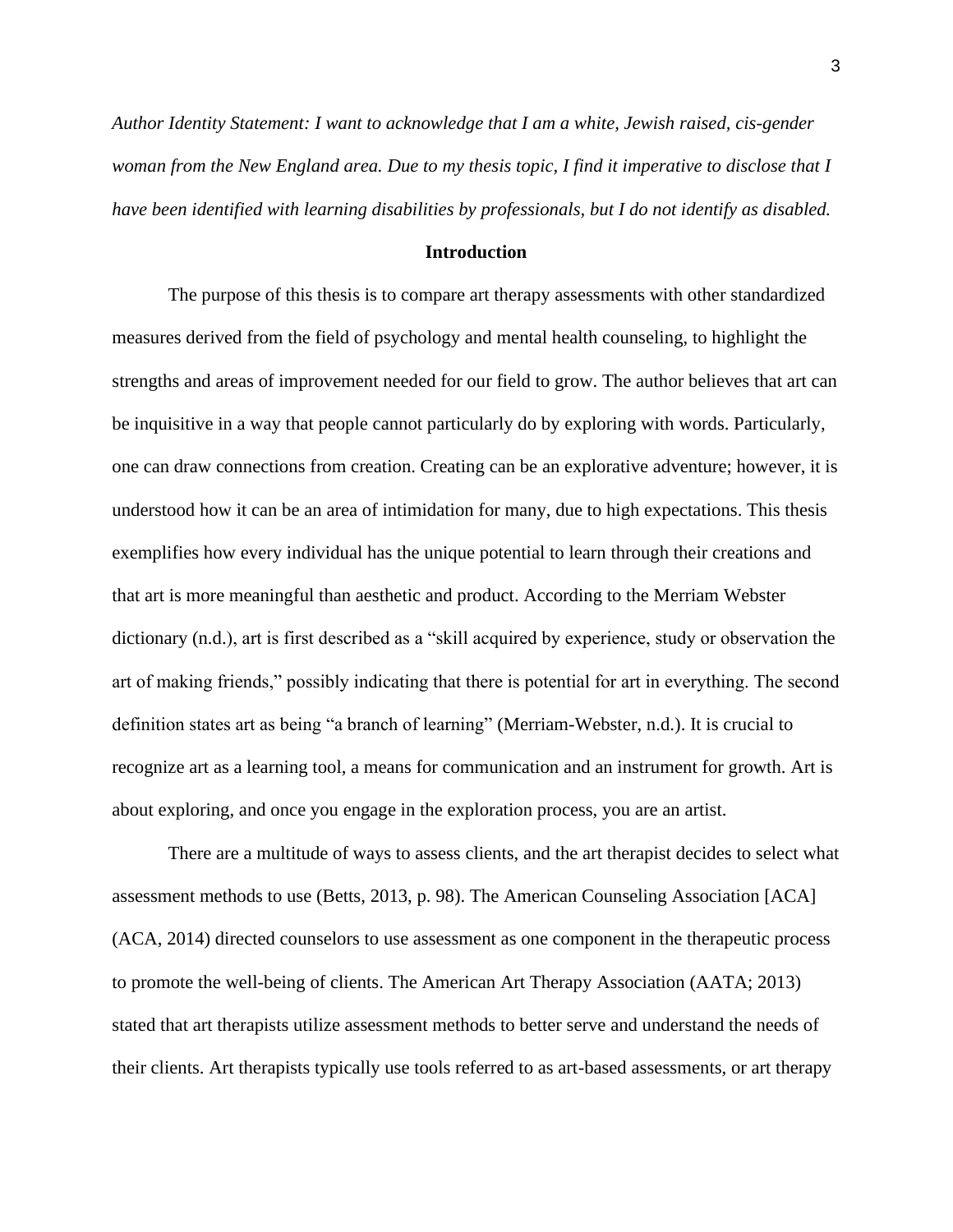assessments, to avoid confusion. The term *art therapy assessments* refer to both concepts in this thesis. Arts-based research is the intersection of art and science, and while some may view them as polarized, there are many similar attempts regarding exploration (Leavy, 2017). According to Donna Betts (2006), many art therapists believe assessments provide understanding on a developmental level, emotional status, and psychological framework for future planning. Shaun McNiff (1998) pointed out the lack of validity and reliability art therapy assessment has, and the subjectivity within the interpretation. As this literature review will explore the use and misuse of assessments, it is important to consider the recommendations derived from multiple practicing art therapists. For instance, Betts suggested that:

Art therapists should identify their personal philosophy, whether in support of or resistant to the use of assessments. Perhaps it would be wisest to embrace both sides of this issue and move forward with the work that needs to be completed (Betts, 2006. p. 432). Similarly, a former graduate student from the Expressive Arts Therapy Graduate School of Arts and Social Sciences at Lesley University, conducted her thesis on a corresponding topic. They stated, "as we continue to create formal assessments, let us also continue to use informal assessments, although they may not be as widely recognized, they provide helpful and insightful information to client and clinician alike" (Gendler, 2019, p. 13). By recognizing the art in assessments, for example the intricacies in how they are made and the thoughtfulness within the content, this thesis also notices the dark of assessments, for example where they derive from and the rigidity that may lack room for humane expression.

Traditional talk therapy and Cognitive processing therapy are the most common methods of therapy (Art therapy in action: Research, American Art Therapy Association, 2017). This is the most common method for communication within therapy sessions, and this practice relies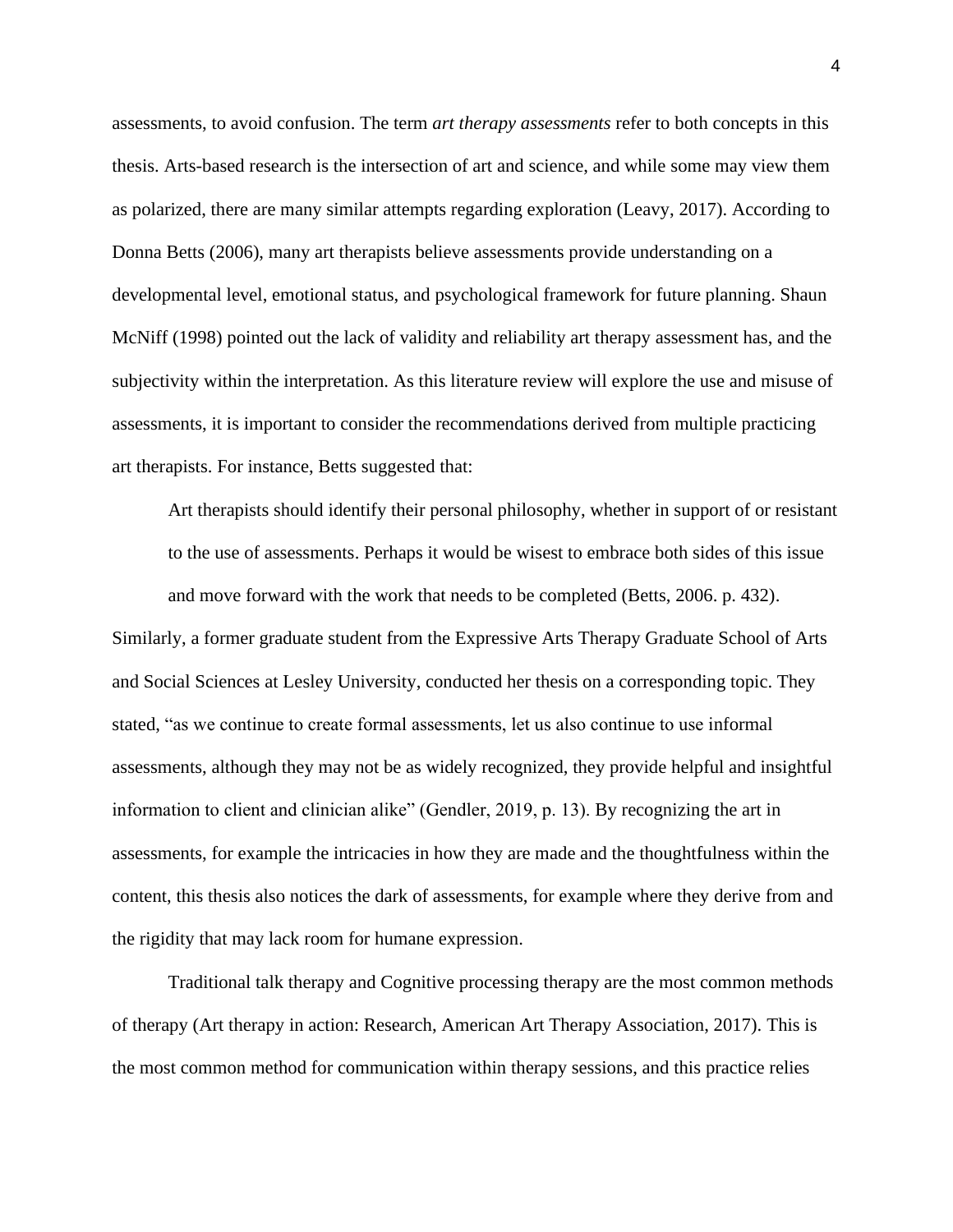heavily upon language. It is imperative to understand and hear every individual, but due to language differences, translation barriers, cultural jargon, and other cultural differences, it is believed that embracing art as language has the potential to be a breakthrough method to understanding those from unbiased space, opposed to predetermined standardized measures based on quantitative data and empirical research. Qualitative data and arts-based research will also be topics of focus, as this artist believes qualitative data provides our field with unique specific glimpses into working with a multitude of populations. It is believed by some art therapists that arts-based research provides an expansive, yet abstract lens into one's experiences, feelings, reactions, and behaviors. Arts-based research tends to be affiliated with education. Bagley (2012) stated in their research why arts-based research can:

… legitimize, empower and promote the voices of the educationally and socially marginalized; evoking an experiential and sensual means of feeling and knowing by which researcher and researched may co-recover, interrogate and enrich an anticolonialist critique of the dominant social order. (Bagley, 2012, p. 239)

It is possible art may be a powerful bridge to update assessment policies, and lead to a more inclusive field. Furthermore, by providing examples of my artwork, this future art therapist models how therapists, too, can be vulnerable, imperfect, and most importantly, continuously grow and willing to do so. It may be unreasonable to expect the therapist to be a pure blank slate with no bias. Bias has a negative connotation socially in modern day discourse, but if we can explore the complexity within our own bias, we can understand our experiences on a deeper level. This understanding allows us to develop a stronger sense of self; therefore, the recognition of bias could lead to self-actualization. It is the author's opinion that the more a therapist understands themselves and their reactions, the more capable they will be in helping others. It is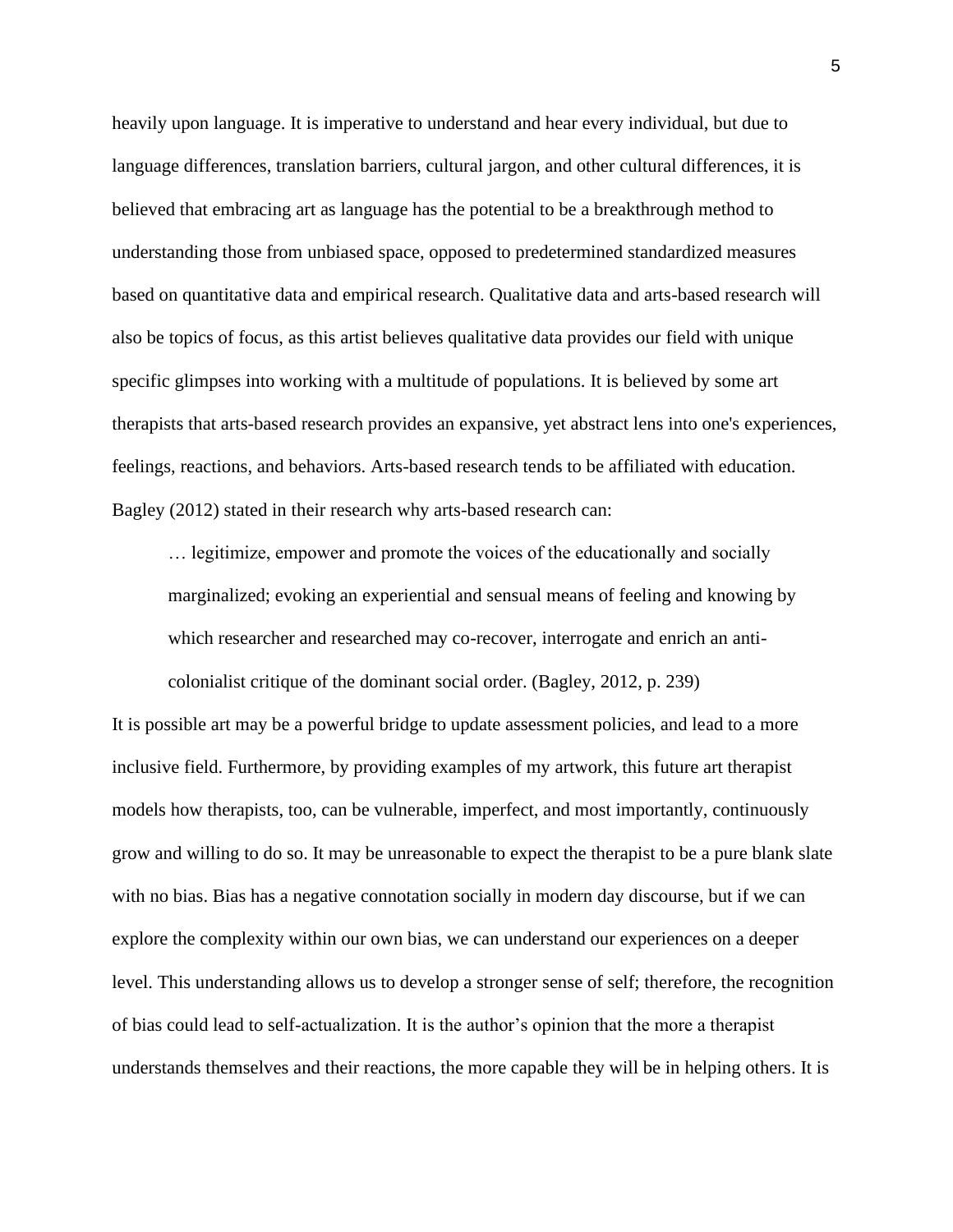believed there are endless ways to explore and learn about oneself through creative modalities. With the appropriate use of assessments, an art therapist can find a harmonic balance between art and science, similarly to how the field can properly advance with the times by looking at both the art and dark of assessments.

## **Literature Review**

## **History of Assessments**

The use of formalized assessments can be traced back to 1904, when author and researcher Alfred Binet created the first Intelligence test, often referred to in modern day as the "IQ test" (Gregory, 2014, as cited in World Support, n.d.). Binet's work was primarily influenced by the work of Wilhem Wundt, who theorized that the speed of thought may vary between individuals (Gregory, 2014). The IQ test served as a standardized way to classify children based on their intelligence levels and varying needs in the academic realm. The test was modified by psychologist Lewis Terman in 1916 under the new name of the "Standford-Binet." The scale served as a catalyst for the creation of other standardized measures, in addition to the Stanford-Binet being utilized outside of the school sphere. For example, the United States Army adapted competency testing for its soldiers. This new method of "group testing" picked up drastically during the first World War, when each recruit would be tested on intelligence and personality, to classify and assign jobs effectively (Gregory, 2014). Using these tests may not account for shifts in cultural attitudes, such as awareness regarding racial prejudice. For example, Eitelberg concluded "The World War I testing experience supported the popular contention of the period that blacks, as a group, were inferior to whites in native intelligence" (Eitelberg, 1988, p. 8). This demonstrates these tests were designed to categorize people, rather than assess an individual's capabilities for their own improvement.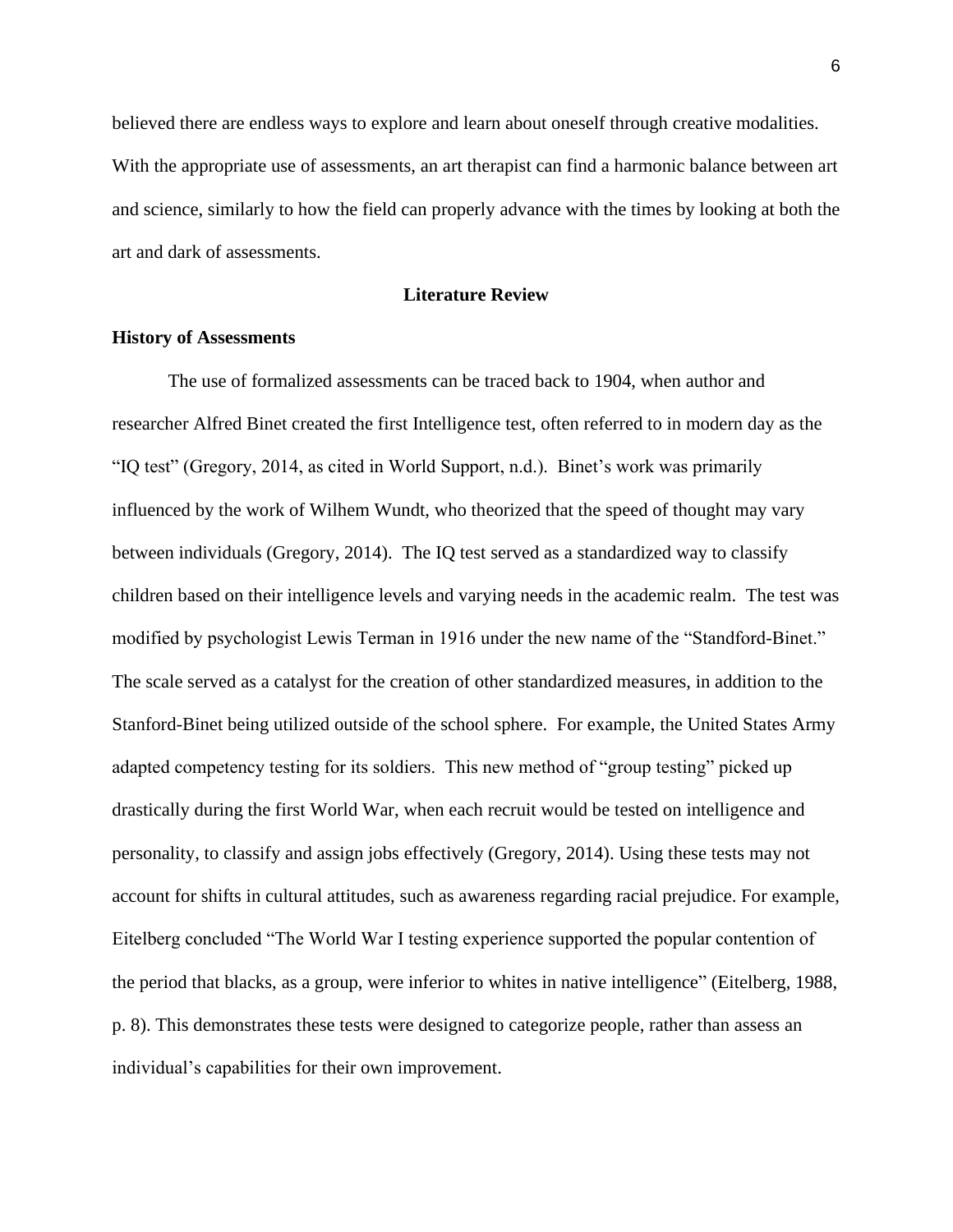Mentioned in a historiography of mental testing, written by Annette Mülberger, pointed out the overlap between the psychological science and political agendas, furthermore, discusses other researchers' opinions, for example, Kamin:

His conclusion was straightforward: The examination of empirical evidence of past (and present) studies of intelligence based on mental testing shows that there is no support for maintaining positions supporting hereditarianism. Unintentionally, IQ psychology had served as an instrument for oppressing the poor and the foreign-born through its use to justify deportations and forced imprisonment in asylums (Mülberger, 2014, p. 177).

Kamin published this regarding social research as it examines the science and politics of I.Q. testing in 1974. The history of assessments derives from intelligence testing, often based to classify workers.

## **Assessment use Today**

In the clinical mental health realm, it is recommended that therapists and other healthcare providers assess their clients to inform and provide quality treatment. According to The American Psychiatric Association (APA: Online Assessment Measures, 2021, About the Measures section), those measures are to be used not as the sole basis for formulating clinical diagnoses, but to help facilitate clinical decision-making. The section identifies different measures that can be classified into four types, according to the Diagnostic and Statistical Manual of Mental Disorders (DSM-5).

The first category discussed is Cross-Cutting Symptom Measures. This practice is used to help identify additional areas of inquiry to better enhance treatment and prognosis. Additionally, Cross-Cutting Symptom Measures has two levels. Level 1 questions are a brief survey containing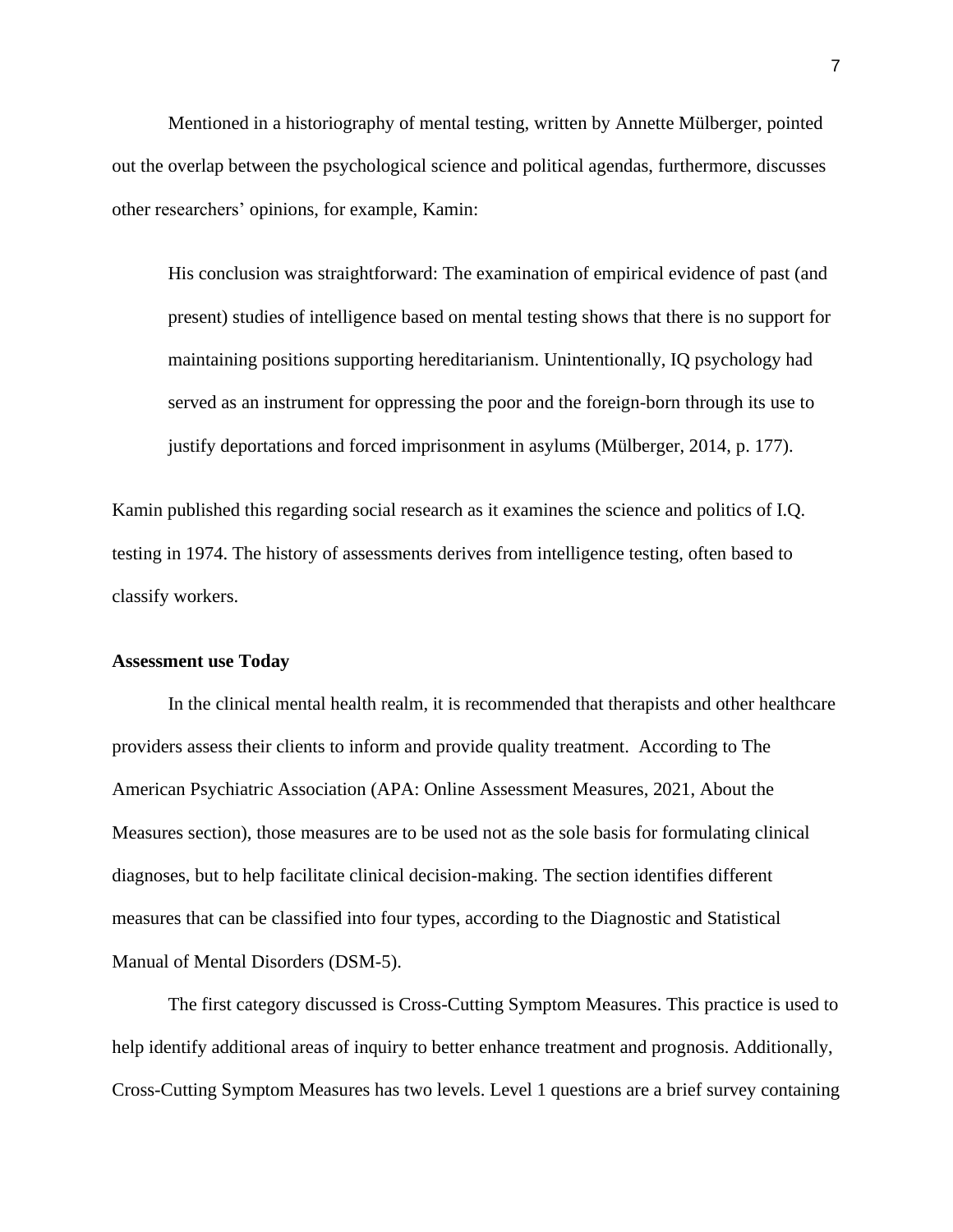13 domains for adults, and 12 domains for children. Level 2 questions are more in depth pertaining to specific domains.

The second category is known as Severity Measures, which are disorder-specific, and it is suggested that clinicians use these measures with individuals who have a diagnosis or are suspected to an identified criterion. These measures consist of self-completed measures and clinician guided measures.

The third category derives from The World Health Organization Disability Assessment Schedule, Version 2.0 (WHODAS 2.0), which a clinician can use to assess 6 performance areas pertaining to the WHO International Classification of Functioning, Disability and Health. These assessments are self-administered, or clinician administered scales.

The final classification identified by the DSM-5 are Personality Inventories, which are used to measure maladaptive personality traits in 5 domains. These domains include negative affect, detachment, antagonism, disinhibition, and psychoticism. These measures are described to have brief forms with 25 items and full versions with 220 items. (APA official website, APA: Online Assessment Measures, 2021, About the Measures section). The DSM-5 provides four categories to refer to when providing assessments, it is then up to the counselor to use their best decision-making skills when choosing what to administer.

## **The Limitations of Assessment**

A commentary piece published by the APA addresses the urgent need to accept the racist practices within psychological assessment (Byrd et al., 2021). The Boston Naming Test (BNT), a 60-item intellectual assessment regadring visual confrontation naming, has been considered a gold standard, despite the racial stimuli it provides, which is an image of a noose. "This standardized procedure of exposing examinees to such a racist stimulus can have psychological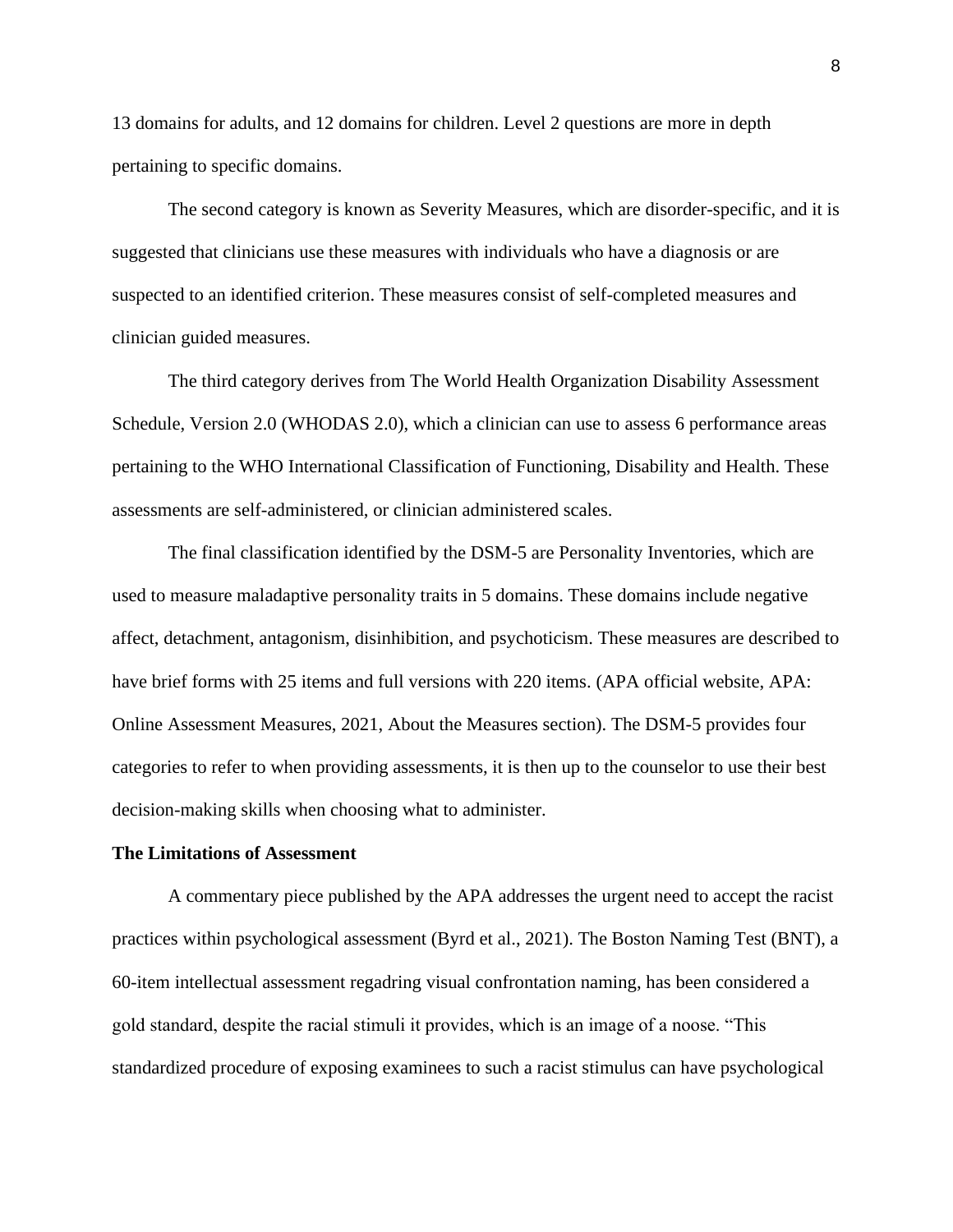and performance-based impacts that should be of urgent concern to all psychologists" (Byrd et al., 2021, p. 281). By providing BNT as an example, which was created in 1983, the authors clearly state the lack of change regarding assessments over the past forty plus years. In addition, a recent review about evidence and issues regarding Routine Outcome Measurement (ROM) in clinical practice states:

For healthcare providers, there is a growing emphasis on incorporating evidence-based treatments and determining necessity of treatments by tracking outcomes using outcome assessments. Outcome assessment is an evaluative method of measuring patients' view on aspects of their health status over the course of treatment. (Gold et al., 2019, p. 26)

ROM has been repeatedly proven to utilize feedback effectively to enhance treatment, although research shows most clinicians in the United States do not use this method (Gold et al., 2019). These authors imply the limitations regarding the collection of data due to cost, time, interpretation, and concerns regarding usefulness of this information (Gold et al., 2019). Standardized assessments and tests have displayed a performance gap between ethnic minority groups and non-minority ethnic groups (Kim, 2015, p. 129). Kim concludes "Therefore, among alternative assessments, the most culturally fair assessments would be non-timed, hands-on performance assessment on familiar contents with oral instructions, such as group projects, informal assessments, or interviews" (Kim, 2015, p. 135).

#### **Standardization and Policy**

The American Counseling Association (ACA, Code of Ethics, 2014), Section E: Evaluation, Assessment, and Interpretation, implies that counselors use assessments during the counseling process as one component to promote the well-being of the client, by developing and selecting appropriate tools for the client. The counselor must take into consideration all 13 codes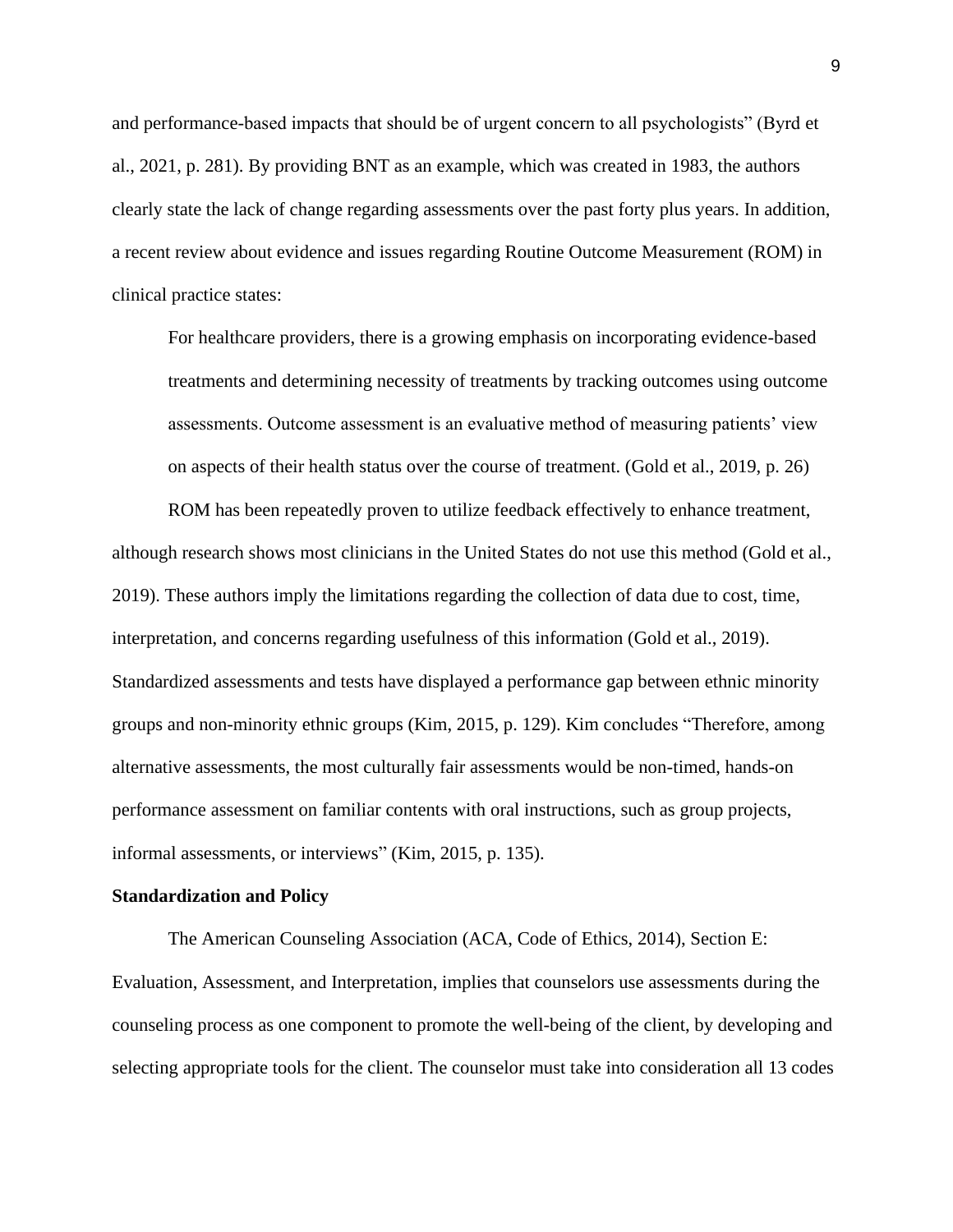under Section E. These codes suggest the counselor to consider client welfare, appropriate usage, informed consent, diagnoses, cultural sensitivity, historical and social prejudices in the diagnoses of pathology, administration conditions, multicultural issues and diversity in assessment, assessment construction and lastly forensic evaluation and legal proceeding information's (ACA, Code of Ethics 2014, pp. 11-12). It is the counselor's responsibility to make a logical decision and be able to provide evidence that the assessment chosen considered the clients cultural and personal components, while also referring to one's relevant codes of ethics. The American Mental Health Counseling Association (AMHCA) provides a code of ethics "exclusively for the mental health counseling profession" (AMHCA, 2020).

The American Psychological Association (APA Ethical Principles of Psychologists and Code of Conduct, 2017) provides 11 codes regarding the use of assessments. Section 9.02 directs to Psychologists administer assessment instruments with a purpose, with validity and reliability, and in a method appropriate to an individual's needs. The APA claims in their 3–5-year plan, adopted in February 2019 will help transform the APA to be more aligned with their vision and mission (APA Strategic Plan, 2019).

Section 9.08 in the APA indicates that psychologists do not base their assessment, intervention, decisions, or recommendations on obsolete, outdated and/or tests that are not useful for the current purpose (APA Ethical Principles of Psychologists and Code of Conduct**,** 2017). Overall, these detailed guidelines represent how each therapist must function, and often consists of recommendations for example, basing decisions off personal competency, level of expertise and remaining client/site specific.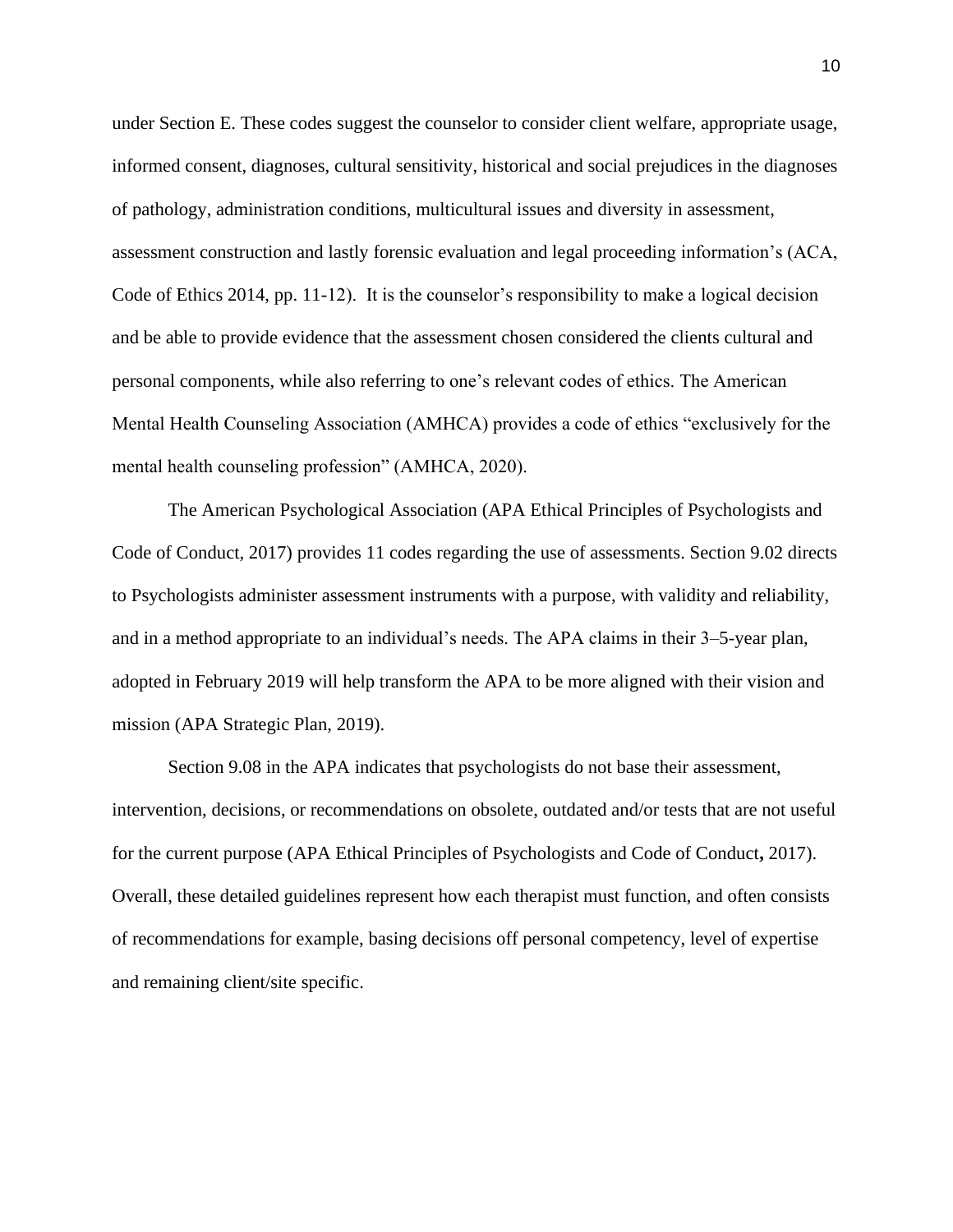#### **Art Therapy Assessments**

 A recent survey on professional members of the American Art Therapy Association (AATA) indicated that during that time, 85% of members identified with assessing their clients, keeping in mind only 397 art therapists participated (Gussak, 2015, p. 504). In The Wiley Handbook of Art Therapy, Gussak stated that the profession of art therapy lacked clarity on what tools should be used and when. He includes the way in which Donna Betts addresses this issue and provides a helpful tool to assist in appropriate art therapy assessment selections (Gussak, 2015, p. 504). Betts creates a comprehensive list that is subject to change, in which each assessment is organized under their appropriate domain which consist of the following: Clinical Interview, Assessment of Relationship Dynamics, Cognitive/Neuropsychological and Developmental Evaluation, and Tools that Address Various Realms of Treatment (Gussak, 2015, p. 504). Art-based assessments are described to have several benefits such as providing a less intimidating and "uncensored view" into thoughts and feelings, not too time consuming and can be easily understood (White, 2004). One popular art therapy framework describes looking at the child.

#### **History of Art Therapy Assessment**

Projective assessment procedures and art-based methods begin the foundation for measurements in the art therapy field (Betts, 2005, p. 15). Betts (2005) provides an in-depth overview of the history and development of art therapy assessments and instruments. For over 100 years, multiple professionals have used artwork for evaluation, research, and therapy (Betts, 2005). Before the 1900s, several scientific articles described through impression, spontaneous artwork that was created by "mental patients" (Betts, 2005, p. 15). Corrado Riccu, an art critic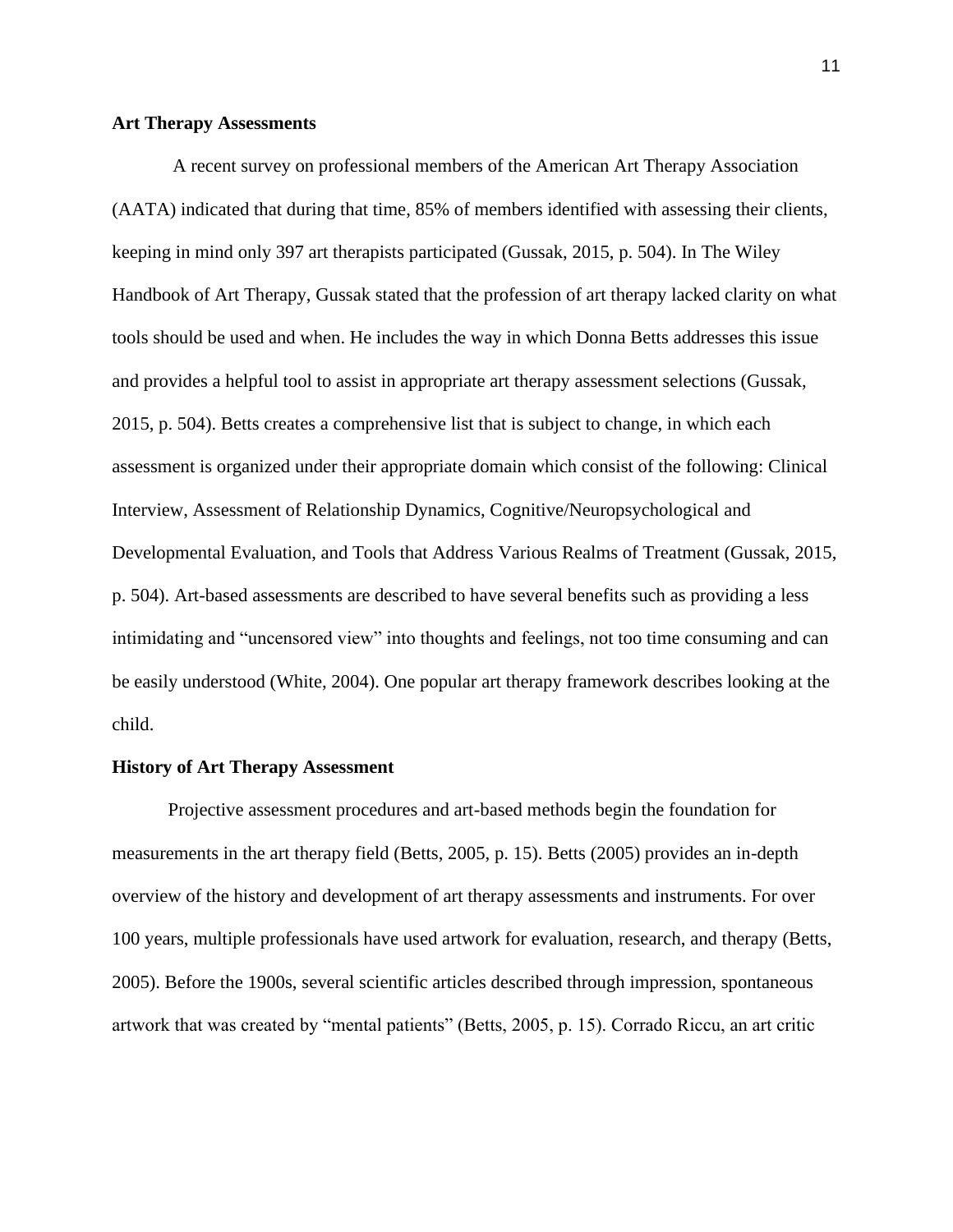who had interest in psychology, published the first known book of children's art where drawings were presented as possible psychodiagnostics tools in 1887.

## **Art Therapy Assessment Use Today**

Many art therapists use art-based assessment methods to determine a client's level of functioning, treatment plan, strengths, and progress (Betts, 2006). According the AATA, art therapists use and develop assessment methods to best serve the needs of their clients (AATA, 2004a). Art assessments provide a unique, non-verbal, and uncensored view into a child's thoughts and feelings (White, 2004, p. 210). This study quotes "To be most useful, art assessments should be "non-threatening, easy to administer, not too time-consuming to complete, and easily analyzed (Anderson, 2001a)" (White, 2004, p. 210).

 Art therapists, like expressive therapists, can utilize the Expressive Therapies Continuum (ETC) as an assessment tool when using art in therapy. The ETC framework provides an organized and efficient way to assess client abilities, create treatment goals and conduct treatment (Hinz, 2021).

#### **The Limitations of Art Therapy Assessment**

There are methodological complications with art therapy assessment including lack of scientific empirical evidence, validity, and reliability. Betts (2006) shed light to the philosophical and theoretical issues within our therapy assessments. It has been noted that some art therapists are resistant to the use of assessments as an entirety due to the unneeded rigidness and classification it provides (Betts, 2006). It has also been argued that art our therapy assessments are depersonalizing as they fail to address subjective elements (Betts, 2006). Finally, Betts stated the following: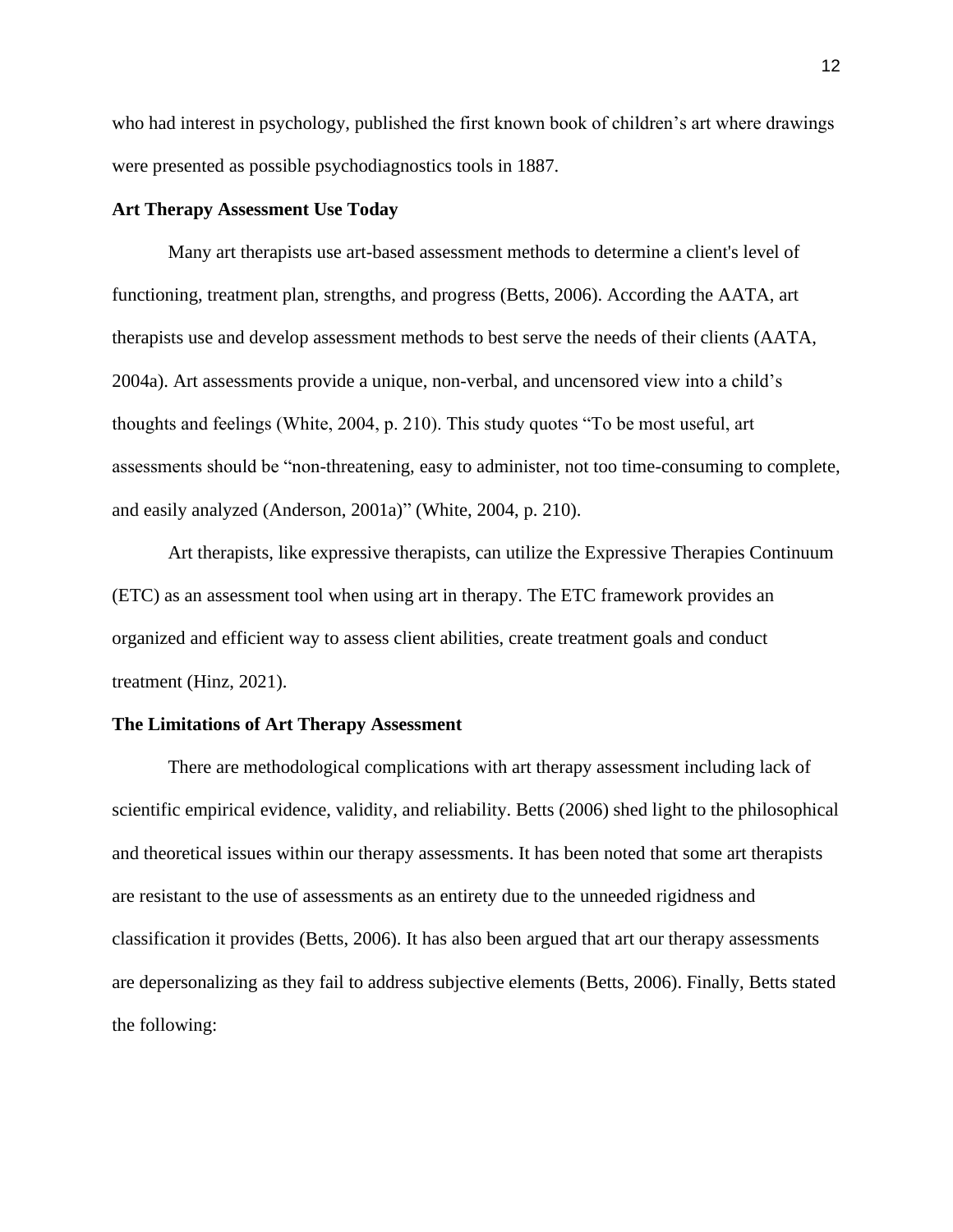These individuals assert that focusing on theory is a more strengths-based framework for understanding a client in a way that is systematically and contextually informed: Discerning strengths, developmental position, and attachment security while considering gender, culture, family form, etc., of the client seems more fitting for shaping art therapy interventions for therapeutic change (p. 428).

## **Standardization and Policy**

Art therapists refer to the ATCB, section 2.6, Measurement and Evaluation, which consists of 12 codes to abide by. American Art Therapy Association (AATA) section 3.0, Assessment Methods, contains six codes of ethics. These codes are prefaced with a statement that art therapists develop and use assessments only within the context of a defined professional relationship to better understand and serve the needs of a client. Six separate codes provide guidelines for therapists to follow. For example, the codes dictate that they are familiar with the tests and application, they have acquired competence through training and experience, they follow development procedures, they arrange for an interpreter, they take reasonable steps to ensure that others do not misuse the results of their assessments, and that all related materials are kept confidential according to the policies and procedures of that professional setting in which the assessments were administered (AATA, 2013 p. 5). The codes are ethical guidelines to help therapists make the right decision for each individual client based on their needs.

#### **Discussion**

#### **Arts-Based Research**

Arts-based research has been a way to use the expressive qualities of form, to convey meaning (Barone, 2012).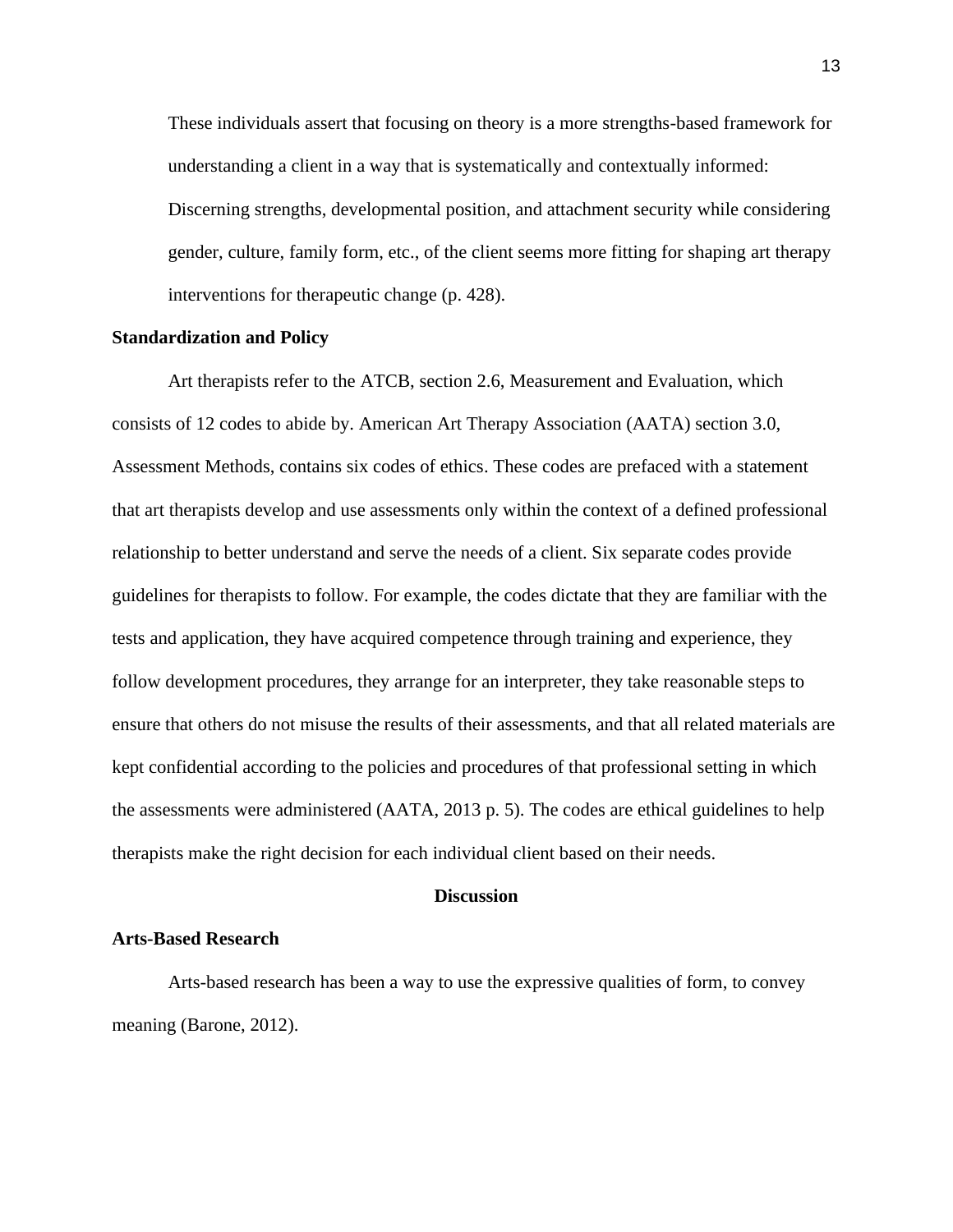We tend to think about research as being formulated exclusively- and of necessity-in words the more literal, the better…. When those tools limit what is expressible or representational, a certain price is paid for the neglect of what has been omitted (Barone, 2012, p. 1).

As an art therapist and as I analyze the assessments, arts-based research and art therapy research provides opportunity for open-ended analysis and expression. When the author refers to "neglect", perhaps they are implying the little room for expression. Rather than approaching research with an open ended and multivariate and diverse perspective, this creates an inaccessible and exclusive approach to research. There is much qualitative work to be done within the artistic process; however, it is more challenging to measure the quantitative approach towards arts-based research.

According to Bagley (2012)**,**

In positioning critical arts-based research in education as a genre within the qualitative paradigm, we are acknowledging the methodological possibilities afforded by the approach: to engage with the emotional, sensual, and kinesthetic complexity of everyday lived experiences; to challenge dominant cultural norms, beliefs and values; and to uncover, recover and portray research to audiences in new ways. In so doing, we contend, critical arts-based research in education can politically move subjects, performers, audience and researchers into new cultural spaces of understanding, resistance and hope (p. 257).

This author alluded to the expressive therapies continuum (ETC) and how to engage and assess people's emotions and thoughts. The ETC is a way to scale and measure a client's process in a manner that is tangible. It is also a way to measure their comfort level with materials and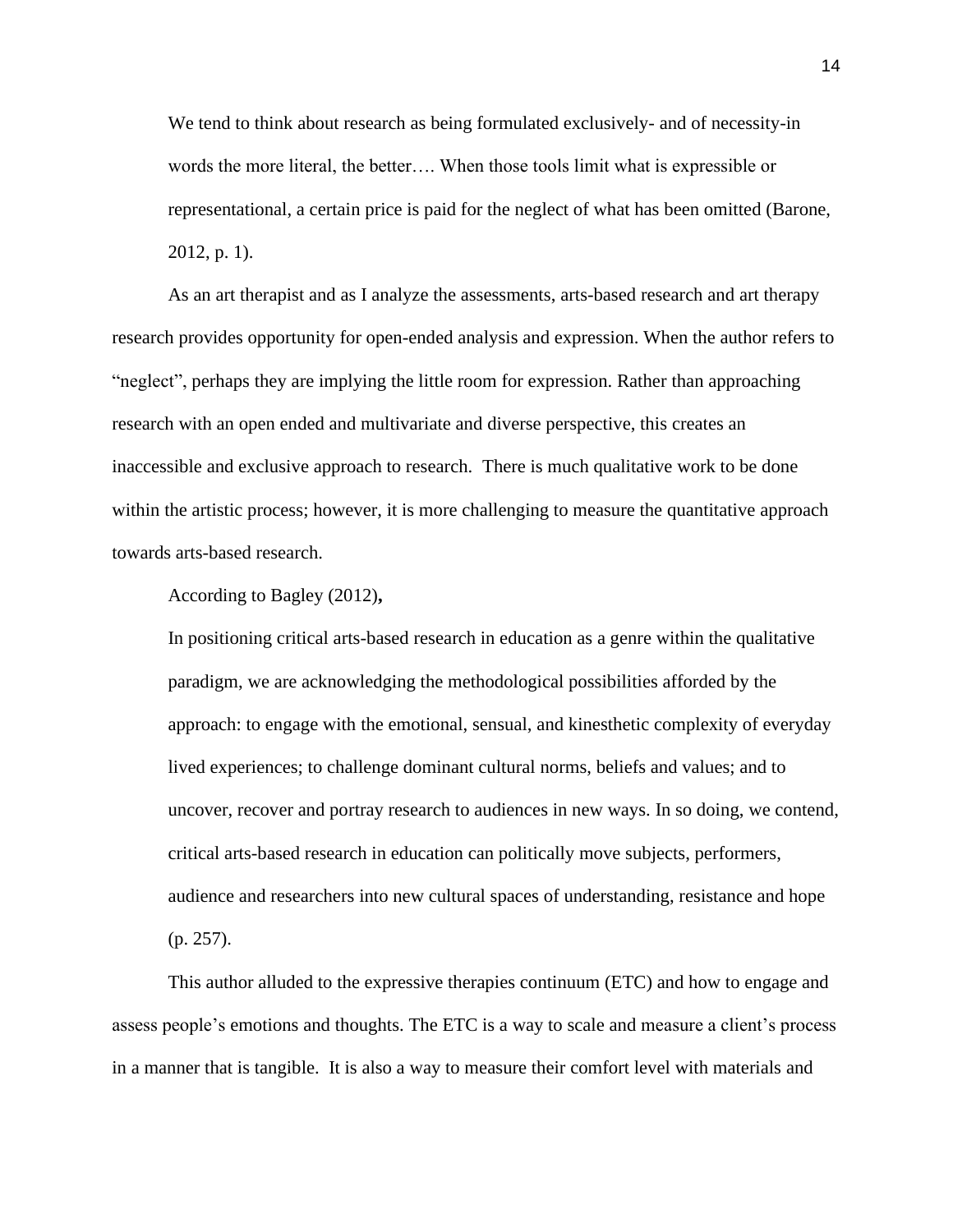then this provides therapists with a starting point to cater to their needs. All the domains of the ETC correspond to functionality and themes manifested within our everyday lives.

## **Personal Arts-Based Investigation Process**

By referring to different studies that use arts-based research, a plan was created for how to study, conduct and reflect on my art creating and experience for research. Arts-based research has been a way to use the expressive qualities of form and art to convey meaning (Barone, 2012). To embrace how students, learn in a variety of ways, it is important to expand forms of assessments to accommodate and celebrate multiple ways of learning (Norris, 2008). Joe Norris, a teacher, introduces an arts-based assessment approach within his classroom, Norris stated "For me, authentic learning and assessment experiences integrate the knower and the known. The role of the teacher is to provide both content and processes that create spaces or thresholds through which students can take control of their own learning" (Norris, 2008, p. 230). Norris instructed students to use a metacognition log as they can assist learners in becoming aware of their own thinking, and record emergent meaning-making (Norris, 2008). The methods Norris used in their classroom were implemented, in hopes to use art as personal research to draw conclusions through the art making process and by using reflective methods with a metacognitive log. With the intention of using the art-making process in response to the conclusions, a place to ask questions, and intersect art with research, the following section of this thesis describes this future art therapist's process in making conclusions for this thesis, through personal arts-based research.

To create my first art piece for this thesis, I felt inspired by my professor who challenged my virtual classroom, due to the COVID-19 pandemic, with the question of "What is in your heart?" regarding our thesis topic. I created Figure 1 prior to determining a research topic and prior to understanding the full definition of arts-based research. This is important to note because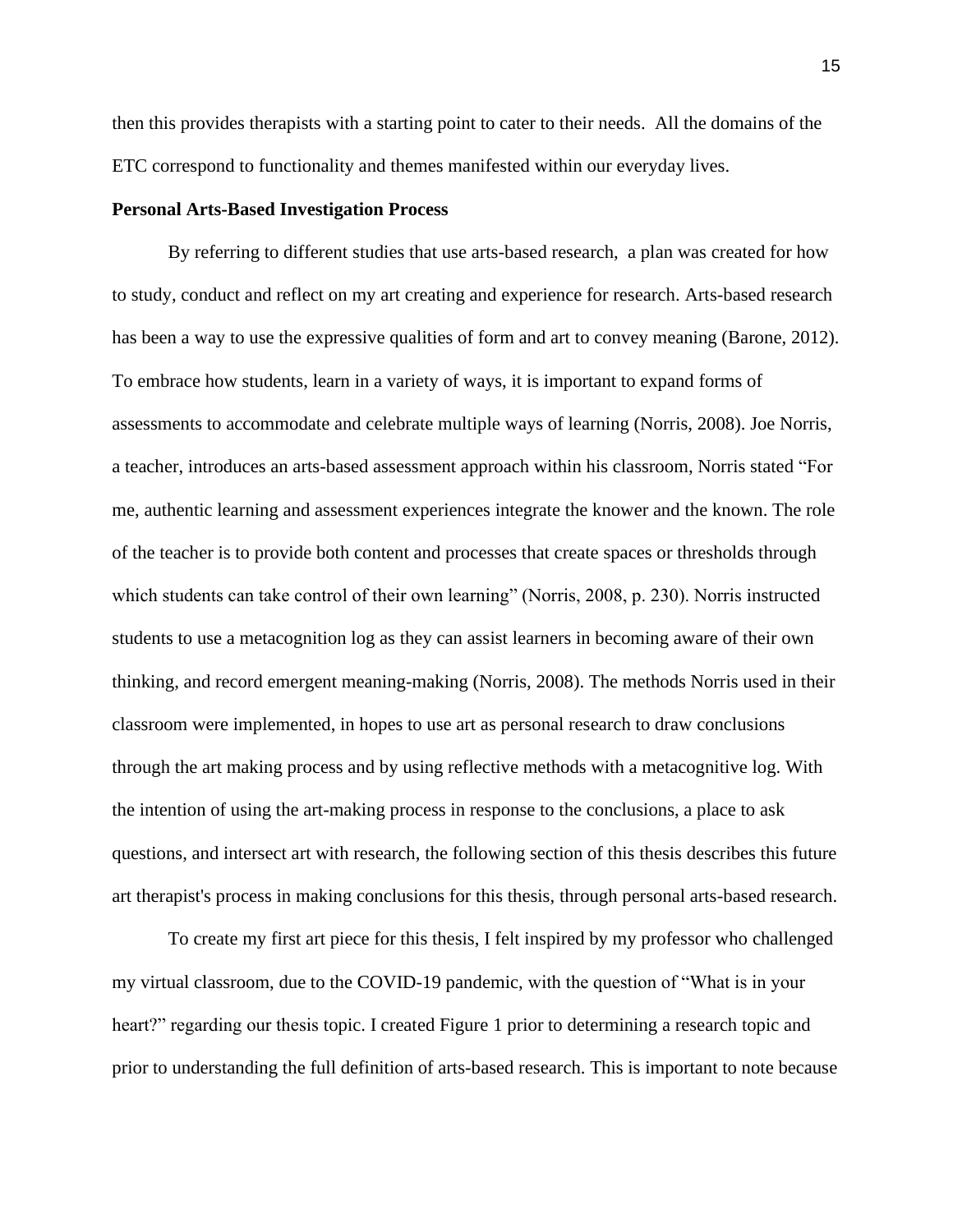the transformation process tends to happen before we are even aware, I would like to consider this a metaphor to therapy. In my art therapy program, it has become custom for us to explore through our own artmaking process, in this case our professor encouraged us to begin our thesis in this exploratory manner as well. My professor allowed class time for each student to explore independently in a modality of choice (see Figure 1, *What is in your heart?* created with pens, markers, and watercolors).

## **Figure 1**

*What is in Your Heart?*



It is noted that I did not plan my creation, not for color, aesthetic, or perfection, but does find it important to create without a destination. I created shapes of soft red bubbly lines with watercolor that is used to represent my heart. Next, I went in with black marker and lines to represent some sort of restriction that my heart feels. I then added the abstract colorful design in the top right-hand corner, which is when I was pondering what is really in my heart. In what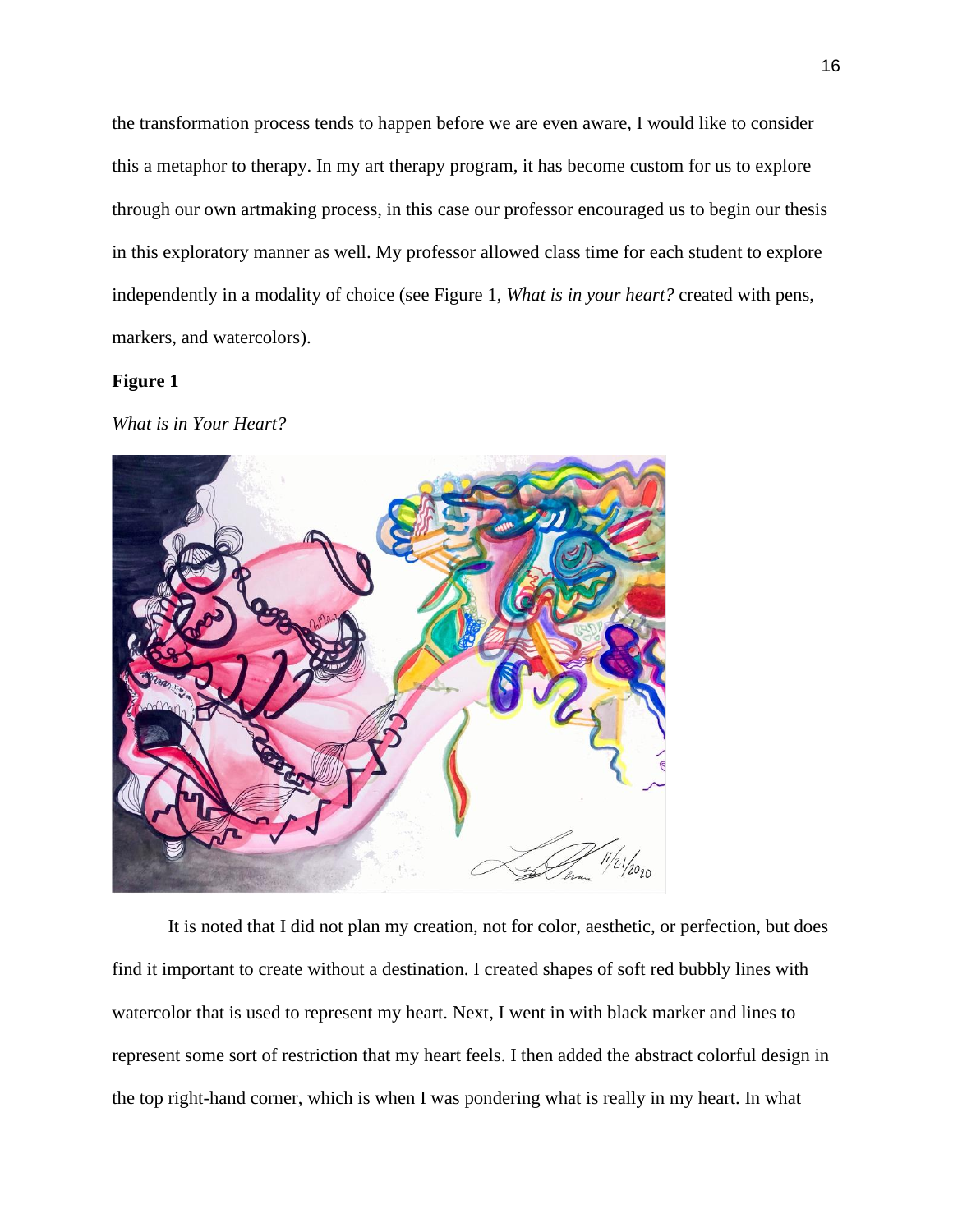would soon become information for my metacognition log, after creating this and reflecting on it immediately after, I noted these keywords: heart, love, restriction, held back, creation, imagination, beauty, color, darkness, and balance.

 A few days went on and as I looked back at my image and wrote down "My creations may never fit within the restrictions" on November 28<sup>th</sup>, 2020. I felt as if my imagination and abstract ways of thought were too intangible to express through writing. As December came around, I had a selection of articles I wanted to research yet couldn't settle on an idea. The topics of interest now related to assessment, ethics, humanistic psychology, and art therapy, as recorded in the metacognition log. This is when I pasted the art piece, *What is in your heart,* in a book intended for future thesis notes and research. I started reflecting on what I saw and wanted to focus on but became quickly overwhelmed with words relating to assessments, ethics, and accessibility. On December  $4<sup>th</sup>$ , 2020, I explored more from that previous idea by creating a big colorful blob, or world, to find some conclusions from the prior question, what is in your heart? See Figure 2, *Playing in my imagination,* created with watercolors to allow myself that flowy free feeling and completed with black marker for the human forms.

#### **Figure 2**

*Playing in My Imagination*

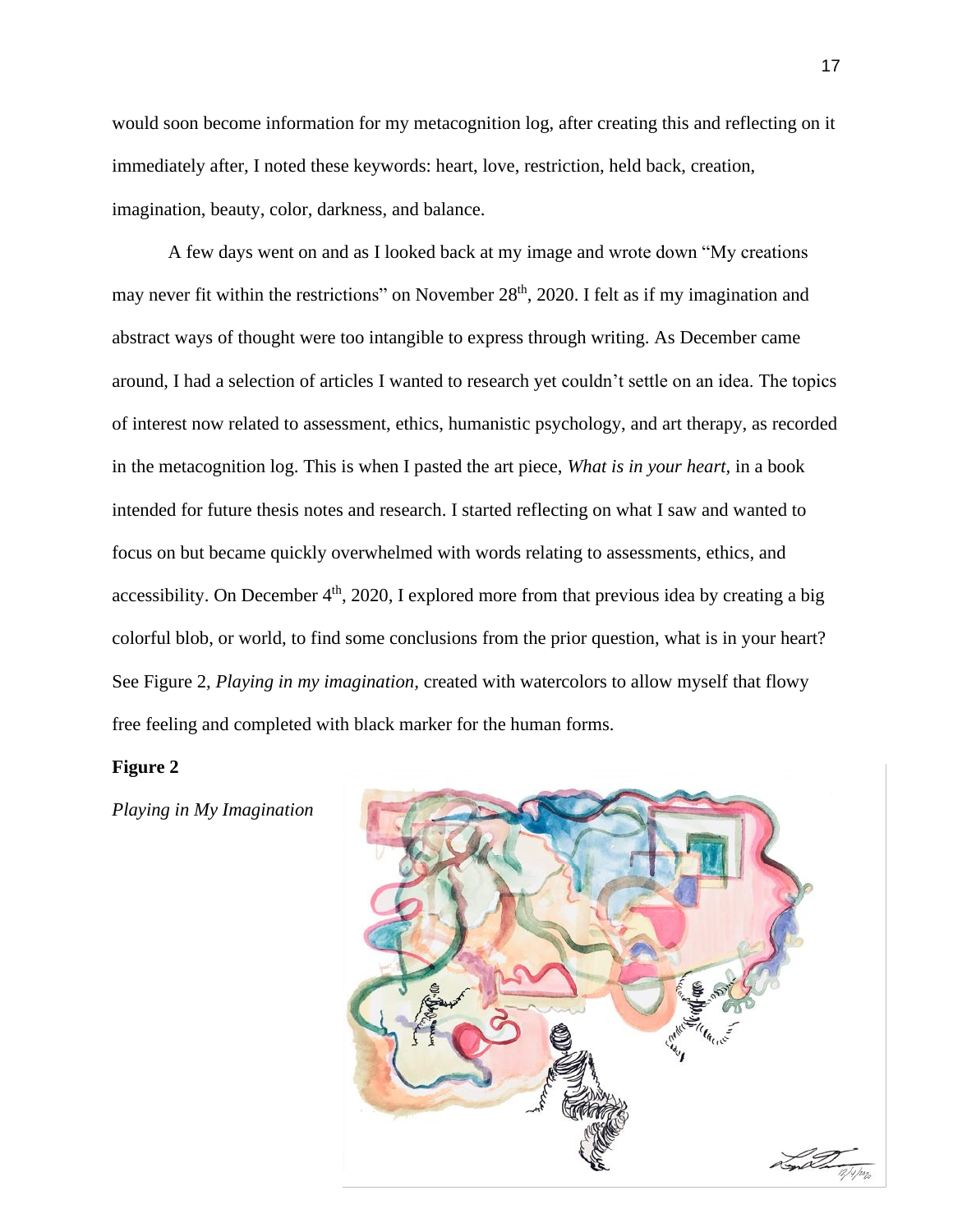I had become interested in articles addressing the lack of validity in arts-based research. The recurring themes were questioning the open-endedness of art therapy assessments and qualitative research methods lacking empirical evidence. I felt an immediate connection to this piece, as I reflected on it, I found the colors to be calming yet playful. The space I created feels safe for play and exploration.

Keywords and phrases, I noted down in the metacognition log after creating this consisted of colorful, imagination, boxes, categories, labels, abundance, and togetherness.

In January my professor had stated to my class to "throw your questions out to the universe", which is when I created *To the Universe* (see Figure 3). I felt stuck with where to go next and what this research means. By taking some elements from Figure 1 and 2, I created Figure 3 in hopes of guiding me for this thesis. Boxes, circles, and swirls started to emerge, and I pondered what these shapes may symbolize. The black and white nature of the boxes I created made me question if these boxes represented human form.

#### **Figure 3**

*To the Universe*

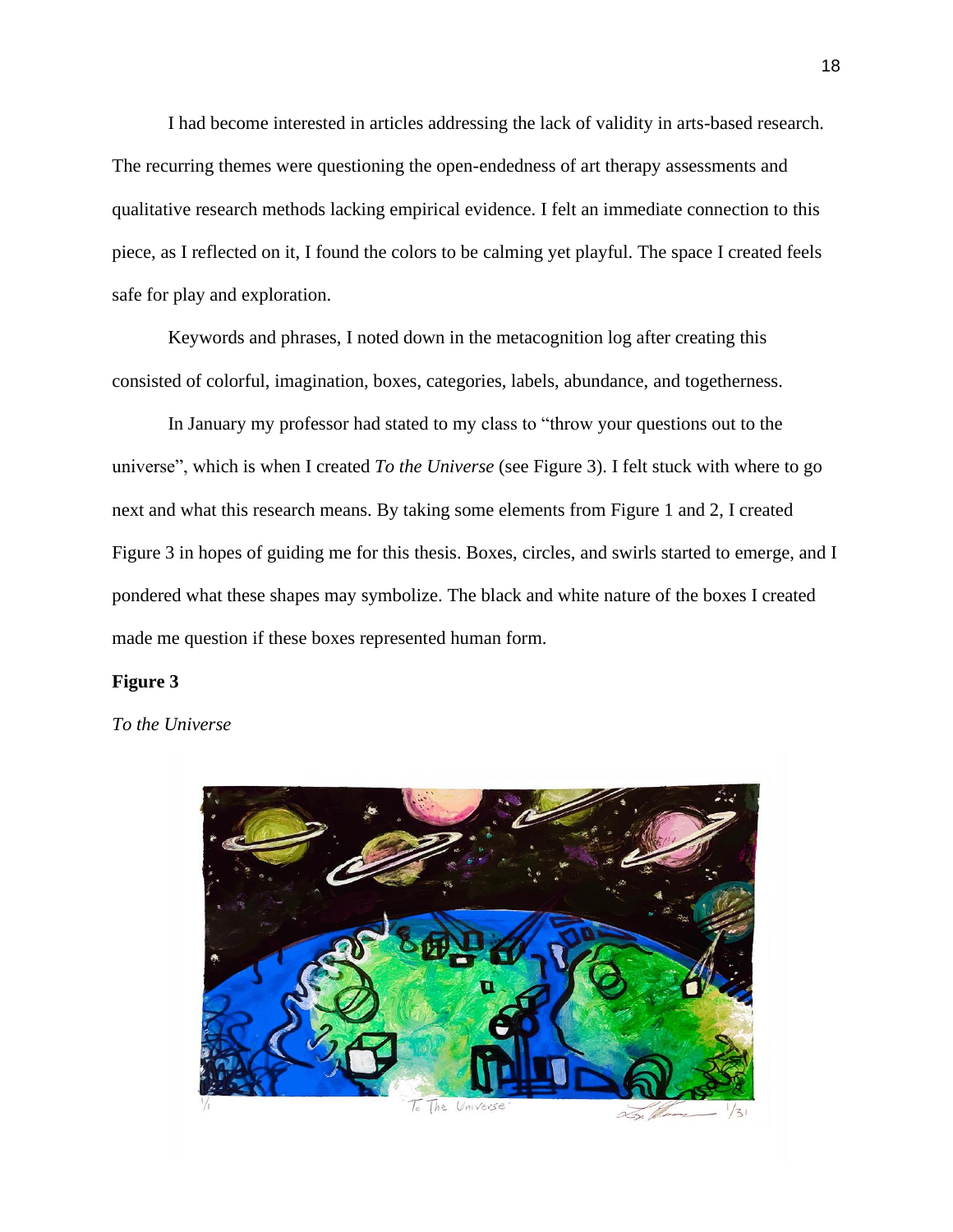It was around late January 2021 when I officially made the intention to create a metacognition log to coexist alongside my art. As I was contemplating what I wanted my thesis to explore, I once again became overwhelmed with research, words, ideas, and questions. Being an inquisitive student, I struggled with articulating questions often. Feeling resistance towards writing and reading, I noticed that I felt so passionate about the topic yet in ways I felt incapable of processing all the new information. My metacognition log contained these words for Figure 3: boxes, categories, diagnoses, worldly, and inclusion.

 Early February 2021 is when I decided to look within intentionally and purposefully and examine my own experiences with assessments. I decided to research the literature regarding assessments and to create my own arts-based research simultaneously would be the most beneficial way for myself to understand the material in a proactive, strength-based, art therapy way. I recalled my first formal testing, beginning in the  $1<sup>st</sup>$  grade, it was to my understanding that I was being tested to find out what is wrong or different with me. At this young age I vividly remember the embarrassment that came with being escorted out of my classroom to be tested. To understand my personal connection with the topic, I reflected on all previous artwork created for this thesis and reflected on my memories of being tested. Specifically, within my art, I investigated certain shapes, colors and designs that stood out. I searched for symbols in my previous artwork and tried to simplify my colorful creations into something with meaning. This is when I created *You Define You* (see Figure 4) with just a marker and watercolor. It was a simple process, as I knew I wanted to play with color first to include that important element and then add structure using the black marker and a variety of linework. The metacognition log reads key terms: tests, putting people in boxes, color, freedom, break free, destruction, system, standardization, comparison. As I created using the black marker, I felt driven to write something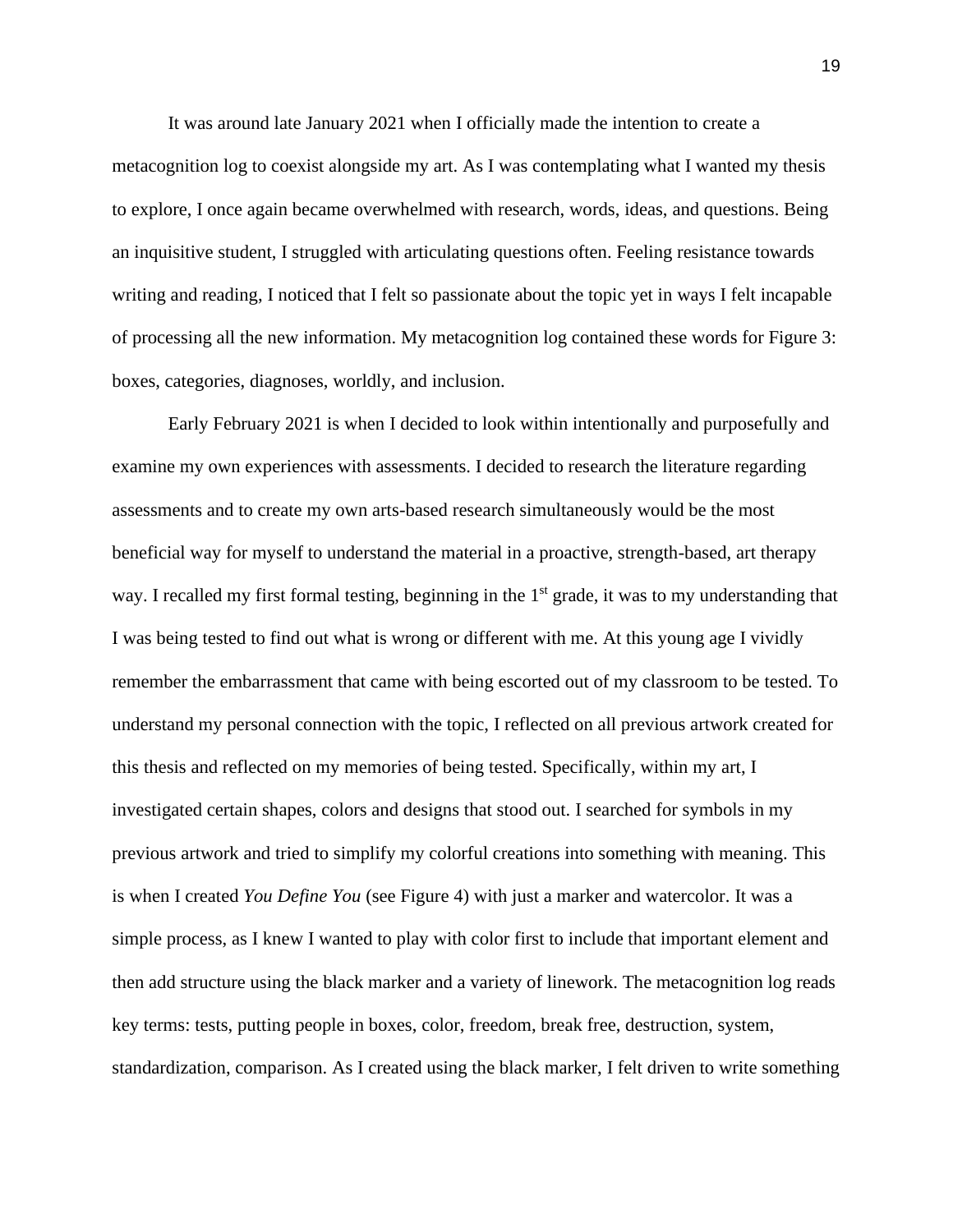but hadn't decided what. I created horse-show shape within the rectangle at the top and felt as if all the thoughts racing in my mind finally made sense. I see this figure as a representation of my experience with being tested, the colorful abstract start of the piece represented myself, the black line-work represented those trying to help me, diagnose me and support me. By adding the script "U DEFINE YOU" I felt a sense of power, as if I am taking back the narrative of deciding who defines me.

## **Figure 4**

*You Define You*

![](_page_20_Picture_3.jpeg)

Memories quickly sprouted of being brought around to the smallest hidden rooms in the schools, while simultaneously recalling being singled out in class to leave and catch up on last week's material, just to fall more behind. It recalled the first time I was called hurtful word, like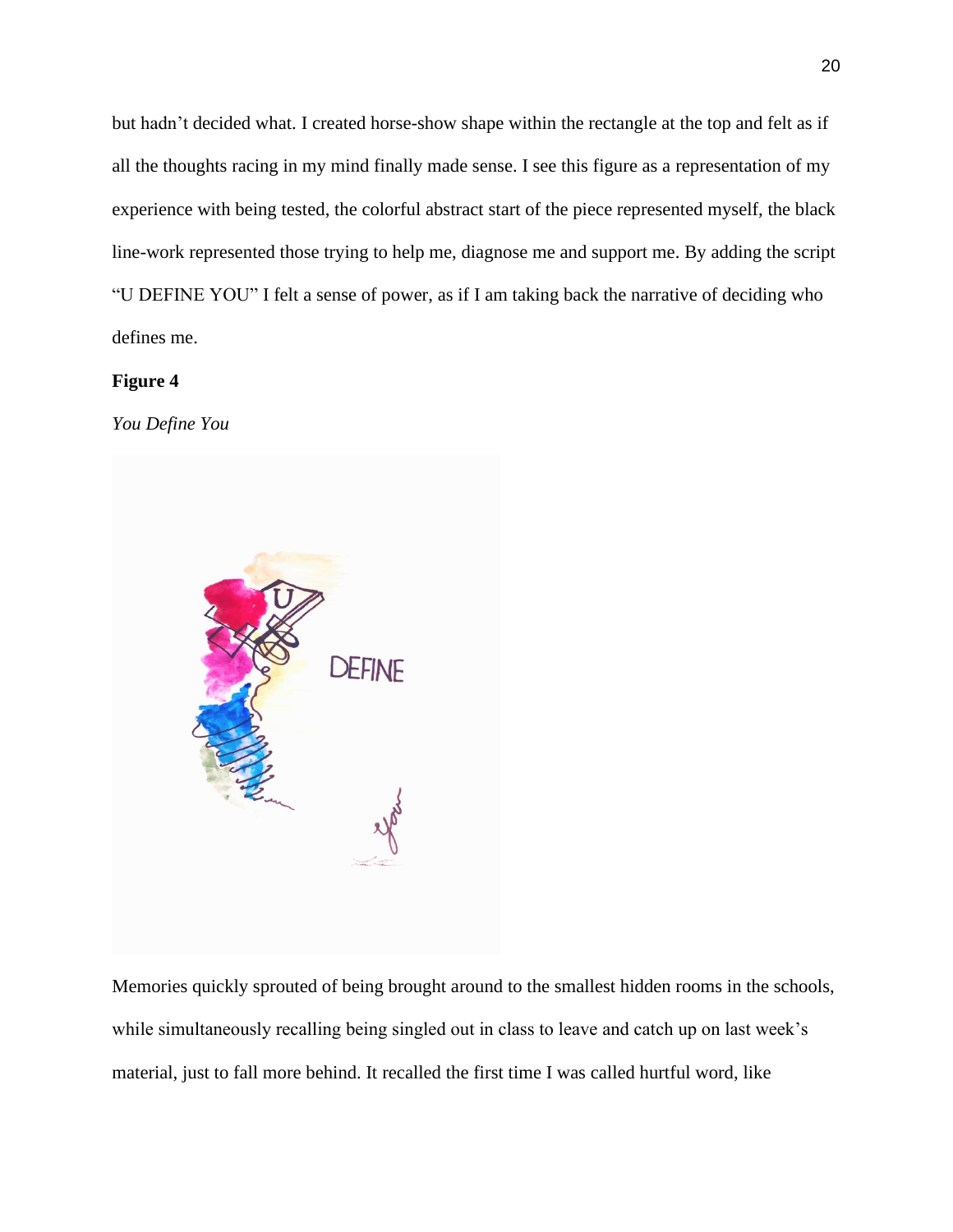retarded, for being in special education classes. Now, these rooms are a reminder of the one place in every school that I did feel seen, safe, and successful. This room is known as the art room, the only room that allowed me to truly express myself, opposed to other classes that left me feeling misunderstood, alone, different, complicated, and ultimately unfixable. I could be colorful, I could mess-up, I could make a mess, I could ask questions, I could move my body and I could be my unperfected self. I love to learn, to ask, to speak up but certain places often felt like they didn't provide a space for my questions or my answers. For example, I was always that student to second guess myself on multiple choice tests and circle the wrong answer. I was that student who would write in the margins of their test to make sense of the questions. Many multiple-choice questions never felt like they had to simply have one answer to me. This was a recurring pattern in my education, resulting in poor test results which portrays lack of knowledge, however, I never felt like that was my case. I simply had more questions, more to understand and then more to question.

#### **Figure 5**

*Translation*

![](_page_21_Picture_3.jpeg)

![](_page_21_Picture_4.jpeg)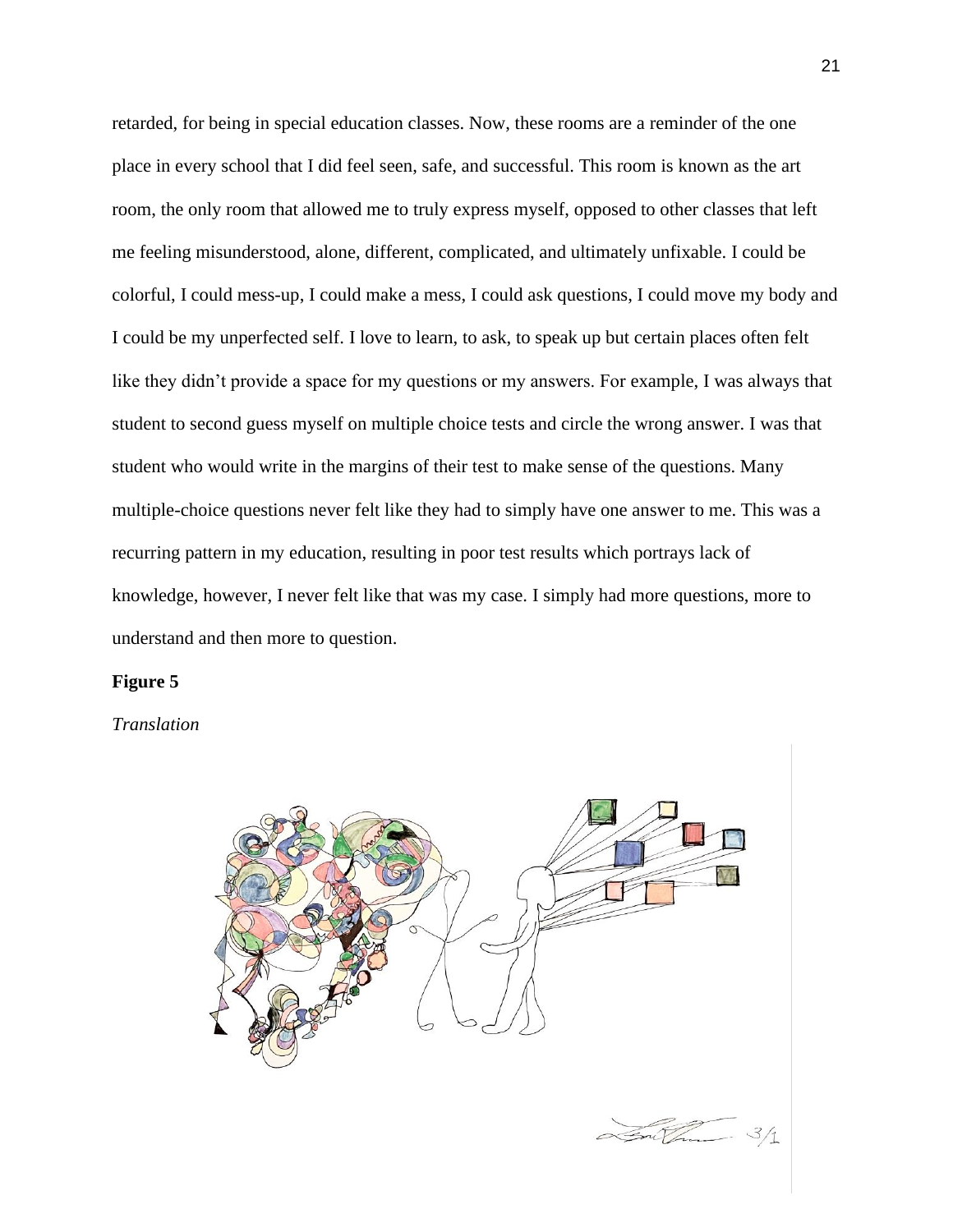When creating this piece, Figure 5, *Translation* I was feeling empathetic with individuals who have been judged from any setting, placing them in categories that don't represent their true colors. It is common for many professions to categorize humans based on their capabilities to determine strengths and weakness. I believe it's important to recognize there is not one category for an individual to correctly fall into, where they are a mix of many different categories, or colors as represented in this image. This piece was specifically created after gathering more information for the literature above and seeing how intricate assessment methods are. I value and admire the previous work that has been done for the field of mental health and art therapy. I want to highlight on the hard work and thoughtfulness of each assessment, but I also want to explore areas for improvement. *Translation* is a piece exploring the multiple identities a human hold. More specifically, however, it shows how a therapist can best understand and dissect the person in front of them—how they must keep an open mind and see the client's colors for how they would like to be seen, not just how the therapist may want to see them. Words in my metacognition log for Figure 5 composed of: language, understanding, comorbidity, colorfulness, expression.

#### **Figure 6**

![](_page_22_Figure_2.jpeg)

*The System of Assessment*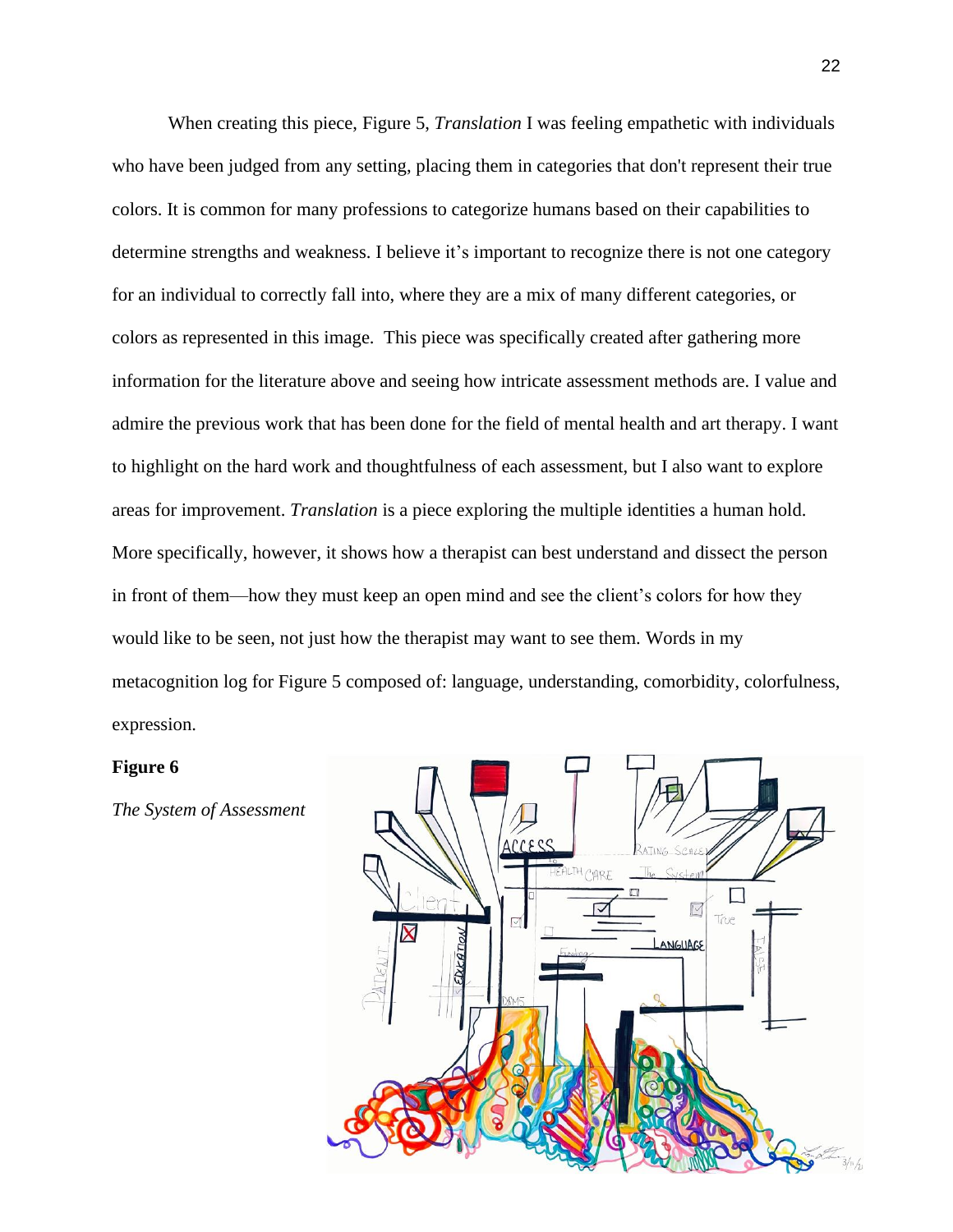Figure 6 was created to explore my personal bias and artistic response regarding assessment. When looking at the bottom of the art piece, you can see swirls and fun colors. This depicts the first moments a child can think. They have a creative and open mind— sometimes going one place, and then immediately turning to something else. They live a carefree life, not knowing the seriousness of adulthood. They express their creativity through school, clubs, and other activities through play. As time goes on, and we move up the drawing, children grow into adulthood. Children put down their playthings. Topics of conversation and thought become more realistic, and there is an expectation to develop personal autonomy, interests, relationships, awareness, etc., One may lose touch of their creative, playful, imaginative side because other factors take precedence. These other factors are expected to take precedence over the characteristics the child may have possessed. In this image, I tapped into the idea of how the creative mind can diminish as time goes on, and how this could possibly be related to the way our society examines us. My metacognition log included words that are also displayed in the image: systems, rating scales, patient, client, DSM-5, true, false, funding.

## **Figure 7**

![](_page_23_Figure_2.jpeg)

*I Prefer Color*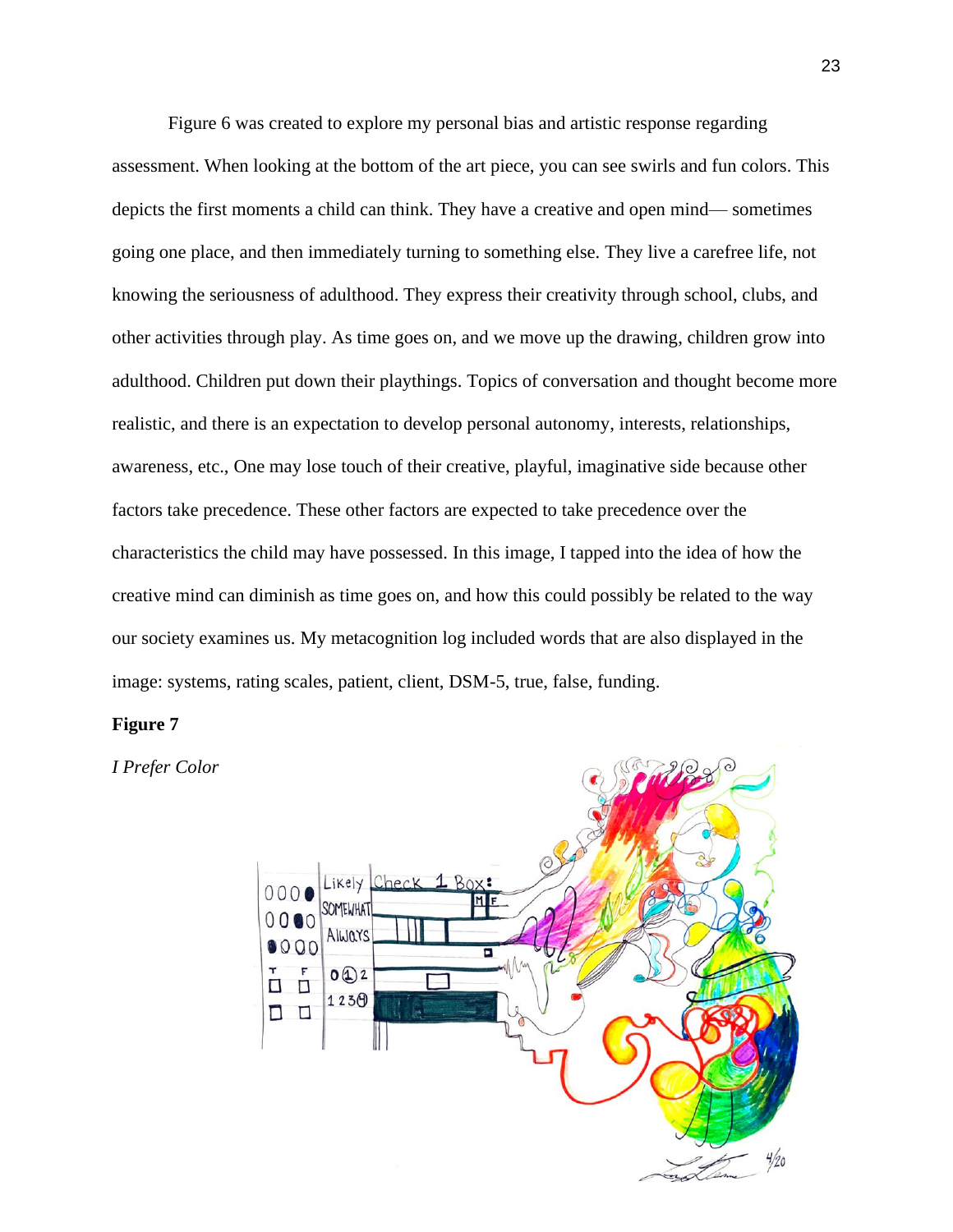When creating this image, Figure 7, *I Prefer Color*, I reflected on the different assessments provided in a therapeutic setting. My metacognition log for this piece felt specifically relevant for my thesis as it directly influenced the title of this paper. The closed questions of assessments give little room to express any additional thought. As one checks off a literal box labeled true or false, they are simultaneously put into a figurative box. This box may not accurately depict their experiences, mood, and unique life that they have lived. Through this piece, I represented the creativity of one's mind, and how it is too abstract for certain assessments. Shaun McNiff pointed out that art-based research and scientific inquiry both share a common obligation to innovation and creative imagination (McNiff, 1998). While my creative expression is typically art, others may have different modalities they prefer express themselves in like dancing, music, and theatre and more. This creative outlook is, in my opinion, a crucial part to develop therapeutic methods for the healing process and should be established in all institutions. Assessments have many black and white characteristics. At first glance, they are black and white boxes placed on paper to answer questions. More broadly, people are very opinionated as to whether they believe assessments truly "work" and if they are ae necessary. My belief is that there are both good and bad—black and white— aspects to assessments. Similarly, the art and dark of assessments is meant to visualize the black and white nature of assessment methods, while acknowledging that the human experience really has endless amounts of complexities that are vital to the therapeutic setting.

#### **Future Implications: A Call to Action**

The 6 Guiding Principles is a section on the APA Strategic Plan, 2019, that the APA claims to apply every day, consist of:

24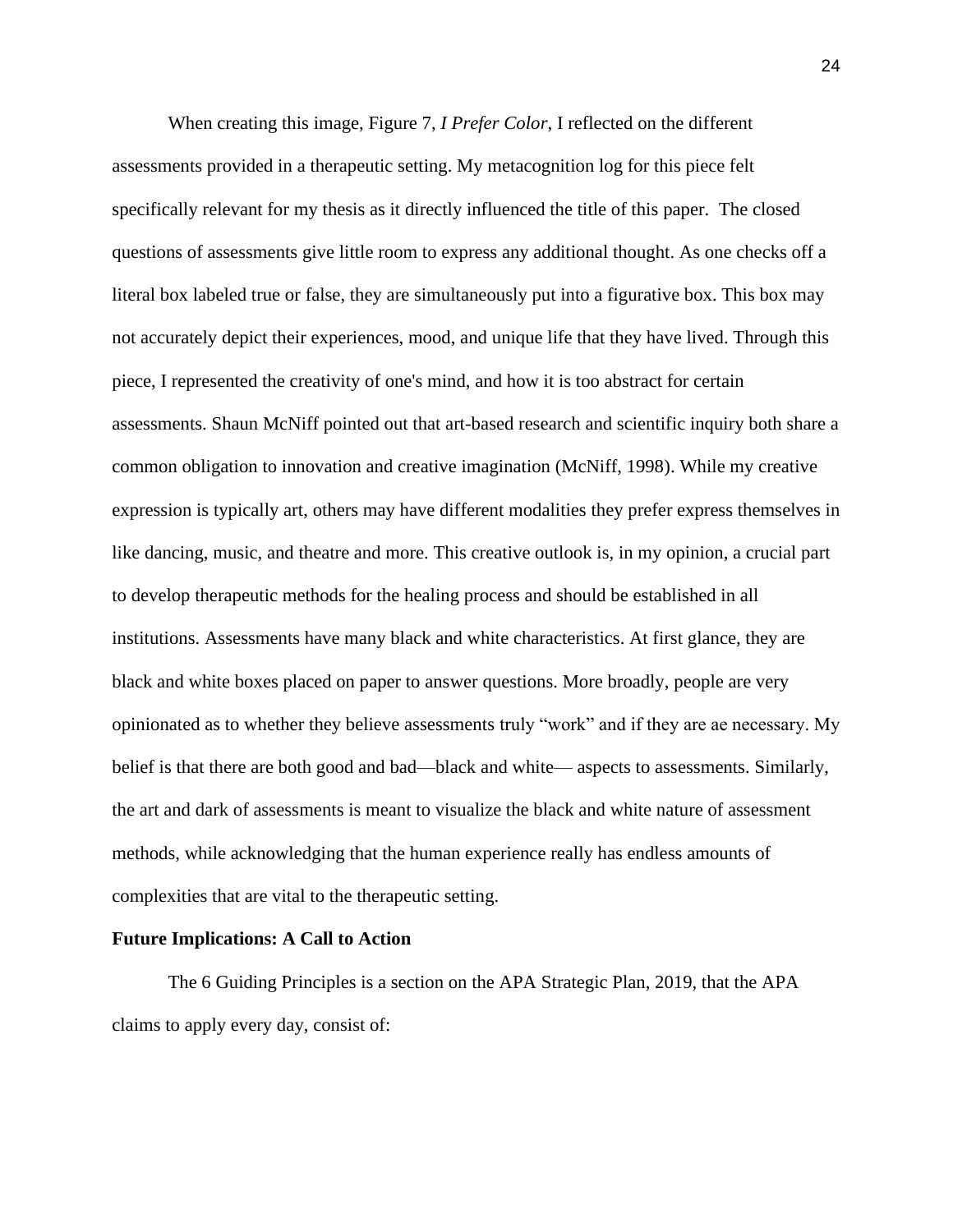- **Build on a foundation of science:** Ensure that the best available psychological science informs policies, programs, products, and services.
- **Advocate for psychology and psychologists:** Demonstrate an unwavering commitment to promoting the field while supporting and unifying those who make it their profession.
- **Champion diversity and inclusion:** Further the understanding and appreciation of differences and be inclusive in everything we do.
- **Respect and promote human rights:** Focus on human rights, fairness, and dignity for all segments of society.
- **Engage with and deliver value to members:** Provide resources, opportunities, and networks that help all members at every stage of their careers.
- Lead by example: Serve others, model integrity, and demonstrate the highest ethical standards in all our actions. (APA Strategic Plan, 2019)

However, this feels incongruent as I continuously faced articles addressing limitations in their research, the use of outdated methods, and the lack of research on a multitude of modalities. For example, another statement written by researchers in the field, "The acceptance of racist practices in psychological assessment, like the use of racist stimuli in testing material, has gone unchallenged for far too long"(Byrd et al., 2021, p. 279). The authors call upon the community of all psychologists to challenge and critically review the current psychological assessment measures, language, and procedure to "…make the changes that will align professional practice with the antiracist values required to undo the effects of structural racism in psychology" (Byrd, et al., 2021, p. 279)". It is believed the APA is taking the choice to inattention research and fail to address specific ways that our field can and will update assessments, re-evaluate them and get consistent feedback. Although research is supposed to be that feedback, it appears it is not taken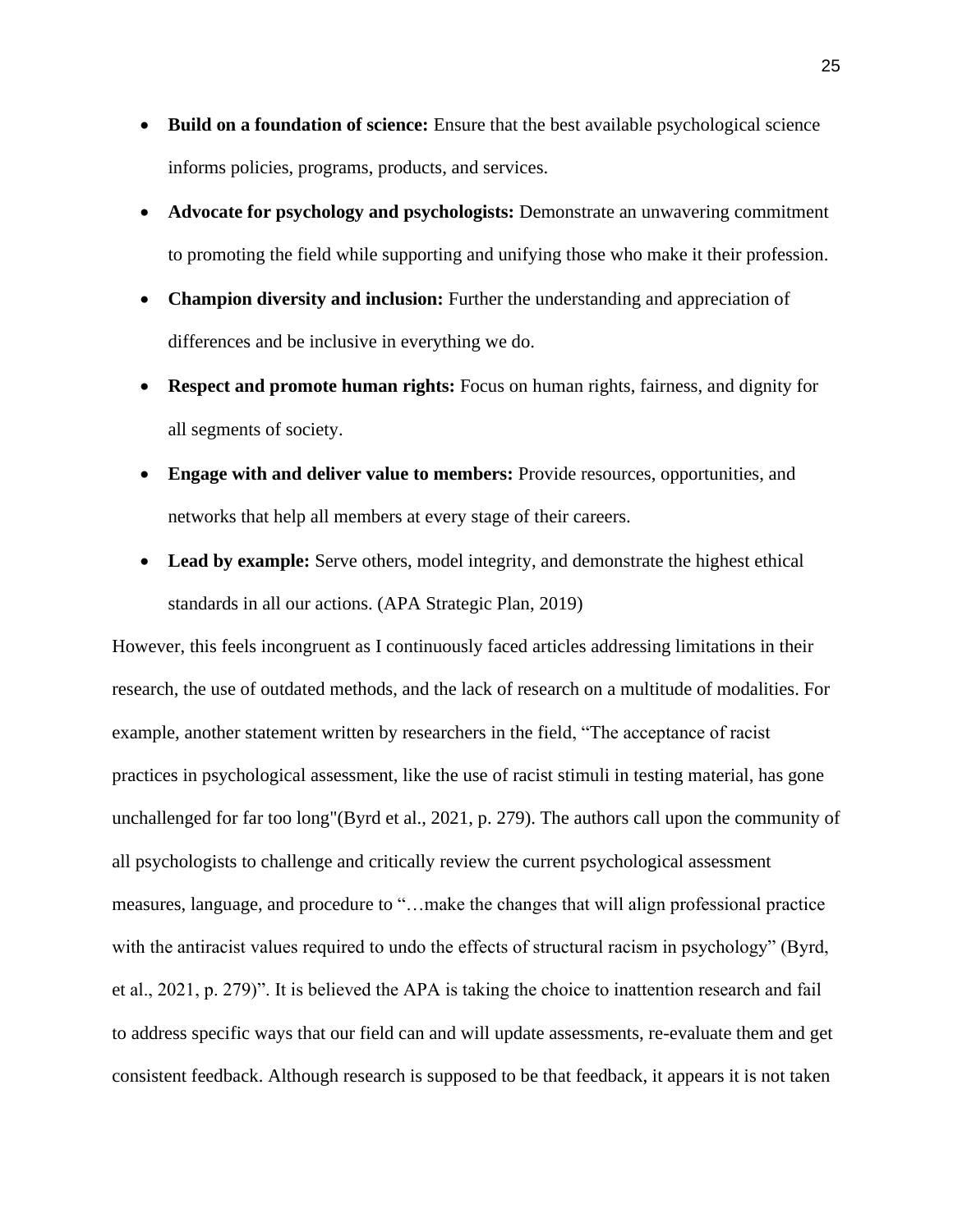to the level of concern that it should be. As the APA strategic plan states guiding principles focusing on building a foundation of science, advocate, promote human rights, inclusivity, and lead by example. Outdated assessments require new research, and the art therapy field should be quickly making changes to create a more inclusive, culturally aware, and the progressive field we strive to be. Eitelberg (1981) stated that "As a result, many studies of race differences often generate more heat than light. The subject itself is politically sensitive, and an area of investigation sometimes avoided by social scientists who simply wish to stay out of the fray" (p. 7). This writer acknowledges there is no possible way to create an assessment that is completely satisfactory, yet we owe it to all humans to continuously try our best to make assessments appropriate, non-binary, multicultural and as trauma aware as possible to account for all humans.

#### **Conclusion**

This thesis addressed the current usage of assessments and demonstrates the usage of assessments is crucial yet subjective. Specifically, it showed the use of assessments is created to group individuals and classify people and come from a very research-based lens rather than a lens that is aligned with human nature. Assessments seem as though they are heavily concerned with data rather than with the people. Researchers have argued that although the field and the DSM have progressed, assessment strategies are largely outdated and have not been updated. This issue is especially important given the field's overall efforts to address systemic oppression and be more empathetic to people. In fact, the APA (2021) has recently published a piece of critical self-reflection addressing how racism is built into its system.

Such practices are emblematic of the entrenched systems of structural racism and pernicious presence of anti-Black oppression within psychology and beyond. This article brings into focus one glaring example: the inclusion of a noose as an item in one of the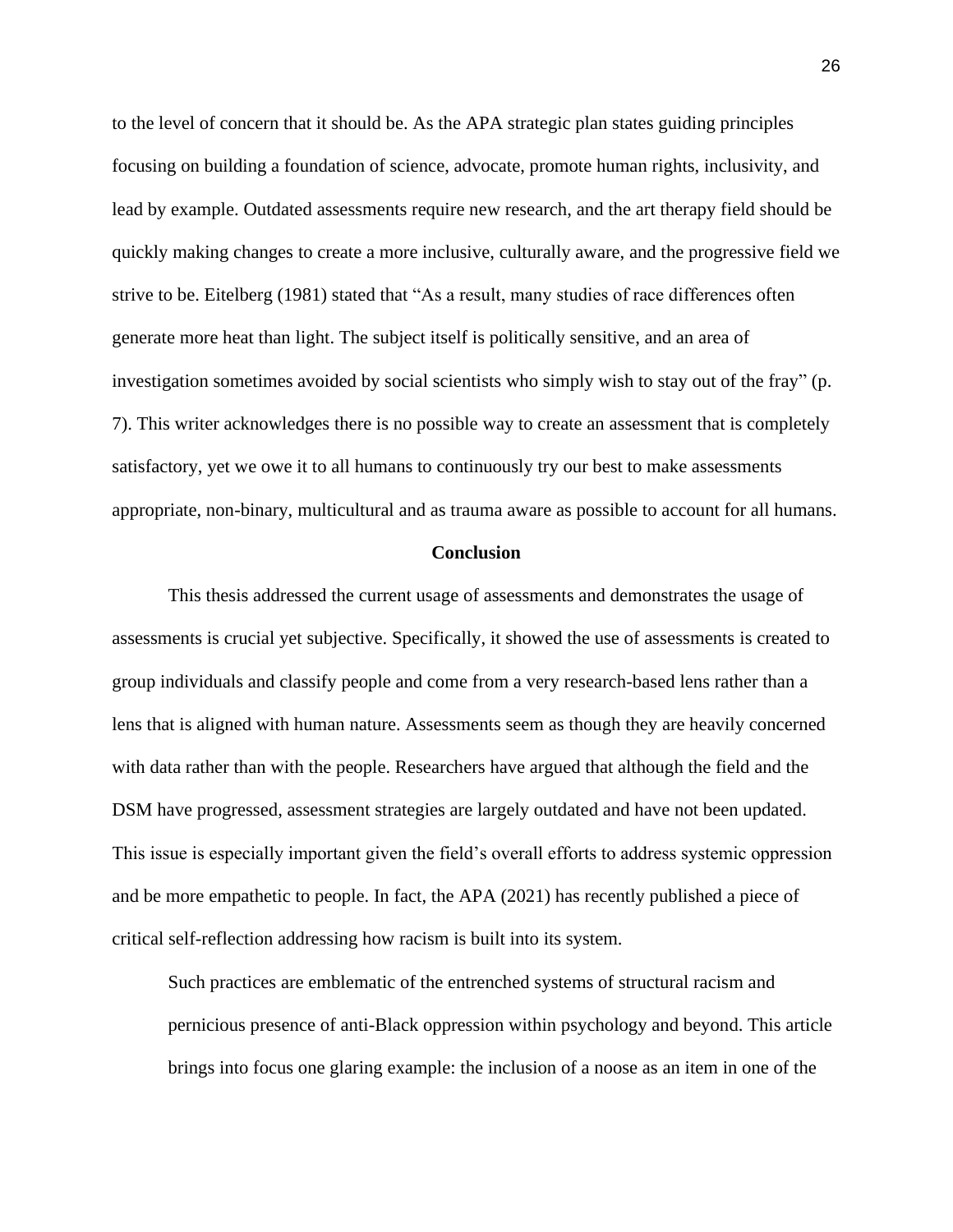most widely used standardized tests in neuropsychology—the Boston Naming Test. The deeply offensive nature of this item has gone publicly unaddressed in the psychological literature for decades despite over 27,000 published articles with this test as a primary keyword.

Historically, within therapy there have been boxes and exclusive criteria to fit binaries and expectations, which creates a culture of homogeneity. By fostering a homogenous space, this leaves little room to consider differing cultures and perspectives. The field has a set of predetermined ideals and conditions one must conform to fit the considered "norm"; however, it is imperative that as therapists we begin to accommodate others, rather than others changing themselves to fit within our conceptions of what is "normal" and acceptable. My artwork references this idea within "I prefer color", which discusses how we should show our true colors rather than change ourselves to fit within certain boxes. As an art therapist, I want to adapt to my client's creative outlets and modalities. As therapists, we should strive to adjust to our clients; thus, our field should adjust and become more sensitive to society's needs and identities.

Therefore, people are aware of it and change must be made, whether that is in ACA guidelines or simple assessments. Through a literature review of clinical mental health and art therapy assessments, it has been determined that no single assessment can provide efficient data about an individual. Integrating artwork as a form of expression allows articulation of thoughts through other means of assessments. Through different trials gathered from research, it has been justified that the assessment process needs to be updated and professionals need to update their practices with patients. It is crucial for the field to continue analyzing data from assessments and determining the best practice for professionals to use with those they work for. By following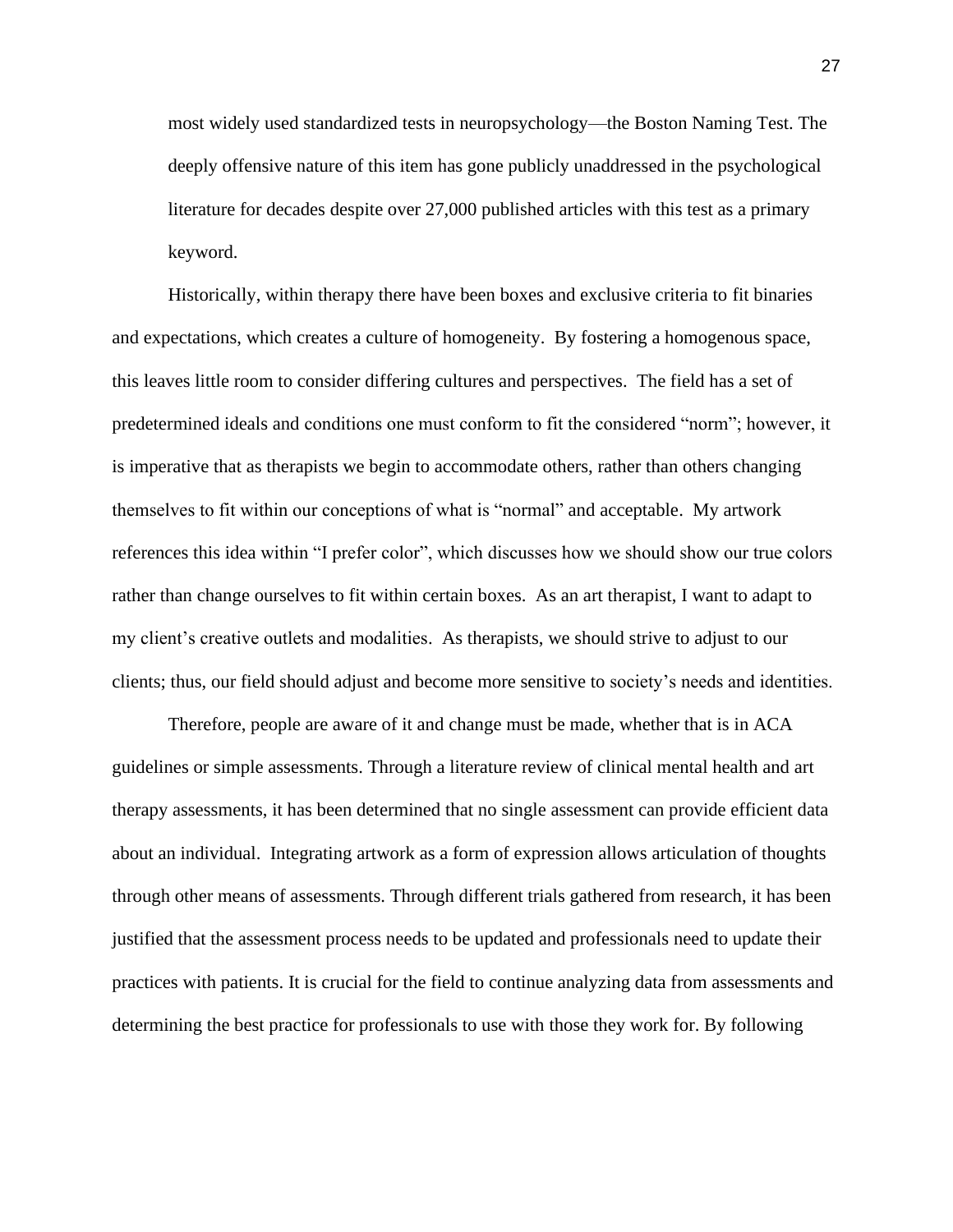these procedures, it will create a more ethical, inclusive, trauma aware and informed mental health system.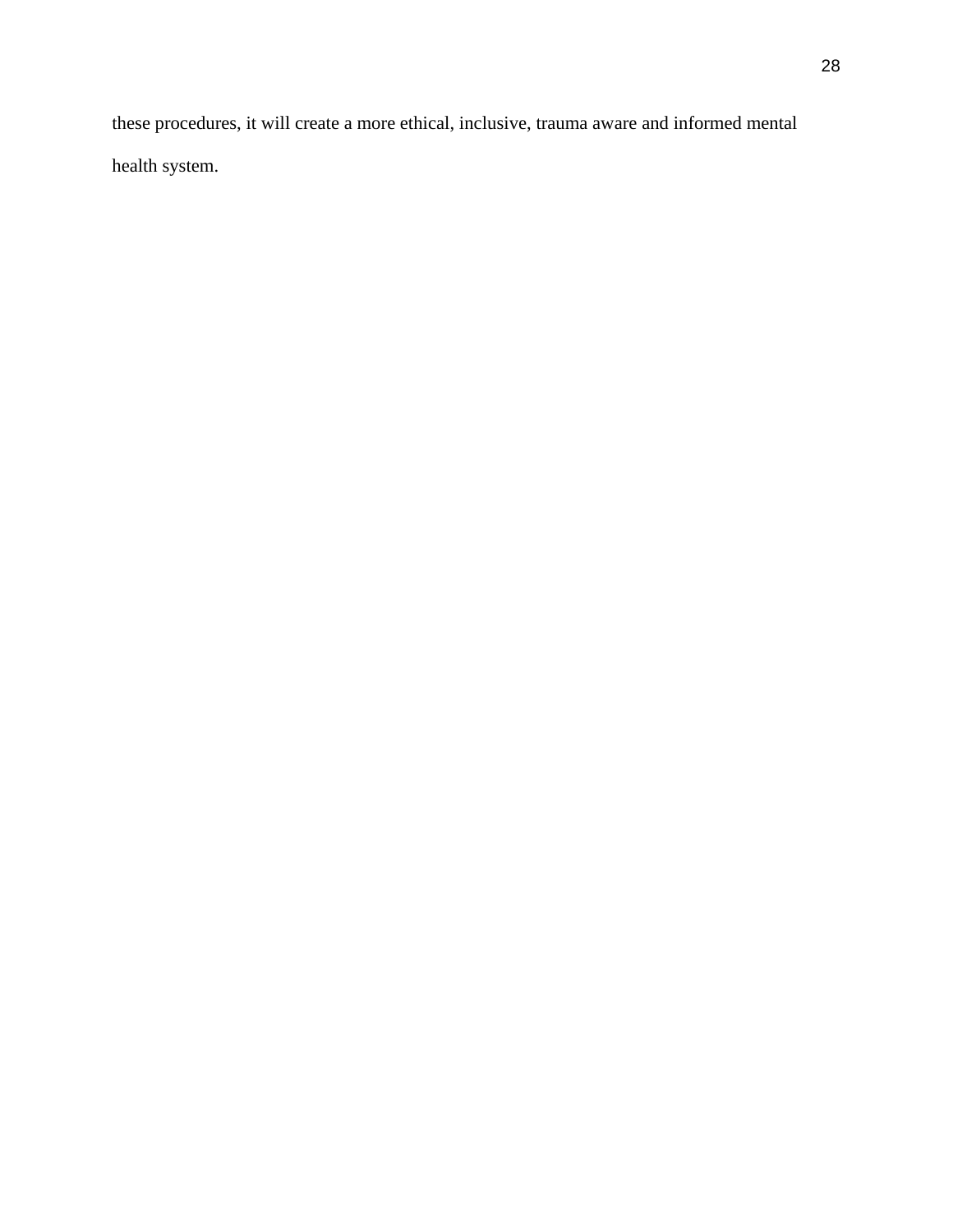## **References**

- American Art Therapy Association. (2017). *About the American art therapy association.* <https://arttherapy.org/about/>
- American Psychological Association. (2013). *Diagnostic and statistical manual of mental disorders* (5th ed.). American Psychological Association.
- American Psychological Association. (2019). *American Psychological Association strategic plan*. <https://www.apa.org/about/apa/strategic-plan>
- American Psychological Association. (2020). *Publication manual of the American Psychological Association* (7th ed.). American Psychological Association.
- Bagley, C., & Castro-Salazar, R. (2012). Critical arts-based research in education: Performing undocumented histories. *British Educational Research Journal*, *38*(2), 239–260[.](https://doi.org/10.1080/01411926.2010.538667) <https://doi.org/10.1080/01411926.2010.538667>
- Barone, T., & Eisner, E. W. (2012). *Arts-based research*. Sage Publications.
- Betts, D. (2006). Art therapy assessments and rating instruments: Do they measure up? The Arts in Psychotherapy, 33(5), 422–434[.](https://doi.org/10.1016/j.aip.2006.08.001) <https://doi.org/10.1016/j.aip.2006.08.001>
- Betts, D. (2013). A review of the principles for culturally appropriate art therapy assessment tools. *Art Therapy: Journal of the American Art Therapy Association*, *30*(3), 98–106. <https://doi.org/10.1080/07421656.2013.819280>
- Betts, D., & Groth-Marnat, G. (2014). The intersection of art therapy and psychological assessment: Unified approaches to the use of drawings and artistic processes. In L. Handler & A. D. Thomas (Eds.), *Drawings in assessment and psychotherapy: Research and application* (pp. 268–285). Routledge/Taylor & Francis Group.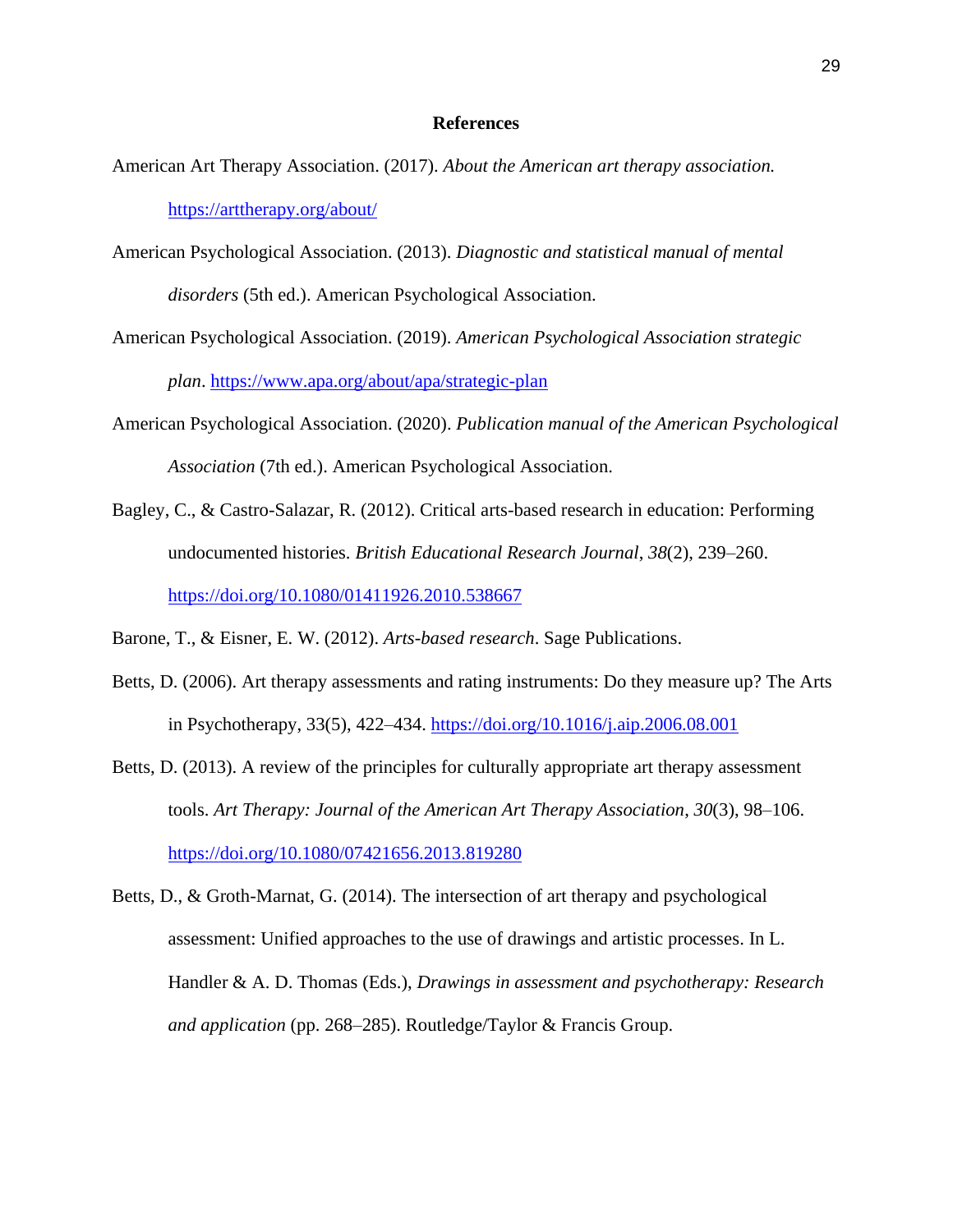- Brunnet, A. E., dos Santos Lobo, N., Silveira, T., Kristensen, C. H., & Derivois, D. (2020). Migrations, trauma and mental health: A literature update on psychological assessment. *L'Encéphale*, *46*(5), 364–371. <https://doi.org/10.1016/j.encep.2020.03.009>
- Byrd, D. A., Rivera Mindt, M. M., Clark, U. S., Clarke, Y., Thames, A. D., Gammada, E. Z., & Manly, J. J. (2021). Creating an antiracist psychology by addressing professional complicity in psychological assessment. *Psychological Assessment*, *33*(3), 279–285[.](https://doi.org/10.1037/pas0000993) <https://doi.org/10.1037/pas0000993>
- Campbell, M., Decker, K.P., Kruk, K., & Deaver, S.P. (2016). Art therapy and cognitive processing therapy for combat-related PTSD: A randomized controlled trial. *Art Therapy*, *33*(4), 169–177.<https://doi.org/10.1080/07421656.2016.1226643>
- Cox, C. T., Agell, G., & Cohen, B. M. (2000). Are you assessing what I am assessing? Let's take a look! *American Journal of Art Therapy*, 39(2), 48–67.
- Cruz, R. F., & Feder, B. (2013). *Feder's The art and science of evaluation in the arts therapies: How do you know what's working* (2nd ed.). Charles C Thomas.
- Eitelberg, M. J. (1981). *Subpopulation differences in performance on tests of mental ability: Historical review and annotated bibliography*. Defense Technical Informational Center. <https://doi.org/10.21236/ada104444>
- Gendler, J. (2019). *The possibility of assessment tools in expressive arts therapy*. (Publication No.188) [Expressive Therapies Capstone Theses, Lesley University][.](https://digitalcommons.lesley.edu/expressive_theses/188) [https://digitalcommons.lesley.edu/expressive\\_theses/188](https://digitalcommons.lesley.edu/expressive_theses/188)
- Gold, D., De Vos, E., Chiang, M., & Sinclair, S. J. (2019). A history of routine outcome measurement in clinical practice: A review of evidence and issues. New School *Psychology Bulletin*, *16*(1), 25–38.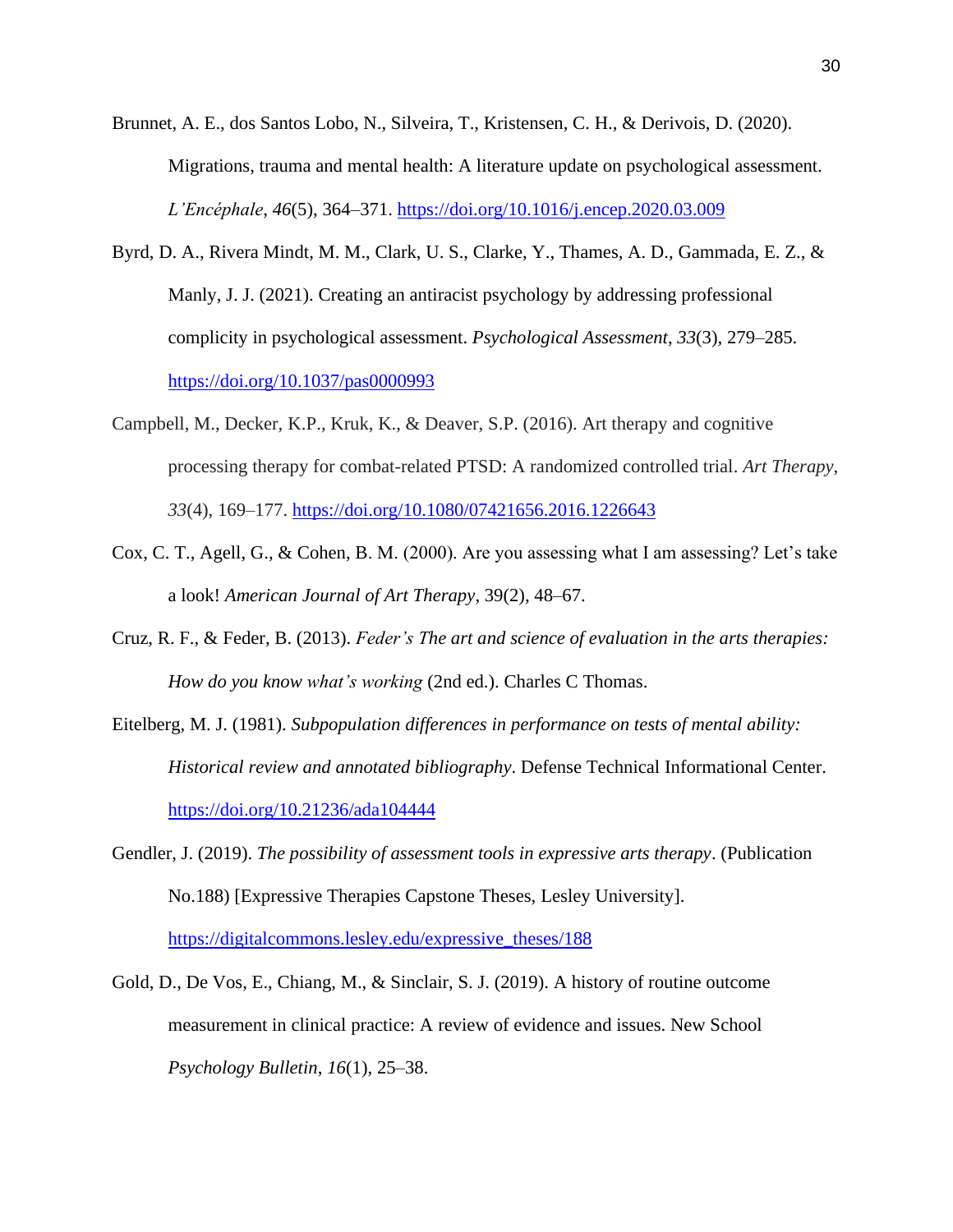- Gantt, L. (2004). The case for formal art therapy assessments. *Art Therapy*, *21*(1), 18–29. <https://doi.org/10.1080/07421656.2004.10129322>
- Gantt, L., & Anderson, F. (2009). The formal elements art therapy scale: A measurement system for global variables in art. *Art Therapy*, *26*(3), 124–129. <https://doi.org10.1080/07421656.2009.10129372>
- Gussak, D., & Rosal, M. L. (2015). *The Wiley Blackwell handbook of art therapy*. John Wiley & Sons.
- Hinz, L. D. (2009). *Expressive therapies continuum: A framework for using art in therapy*. Routledge.
- James, A. (2010). Integrative assessment in clinical psychology. [electronic resource]. Australian Academic Press.
- Kim, K., & Zabelina, D.L. (2015). Cultural bias in assessment: Can creativity assessment help? *The International Journal of Critical Pedagogy, 6*.
- Lukas, S. R. (2012). *Where to start and what to ask: an assessment handbook*. W.W. Norton.
- McNiff, S. (1998). *Art-based research*[Electronic resource]. Jessica Kingsley.
- McNiff, S. (2008). Arts-based research. In: Knowles JG, Cole AL (eds) Handbook of the arts in qualitative research: perspective, methodologies, example and issues. Sage Publications, Thousand Oaks, pp 83–92.
- Merriam-Webster. (n.d.). Art. In *Merriam-Webster.com dictionary*. Retrieved May 13, 2020, from <https://www.merriam-webster.com/dictionary/art>
- Moon, B. L. (2015). Ethical issues in art therapy (3rd ed.). Springfield, IL: Charles C. Thomas Publisher, Ltd. Available Online through Lesley Library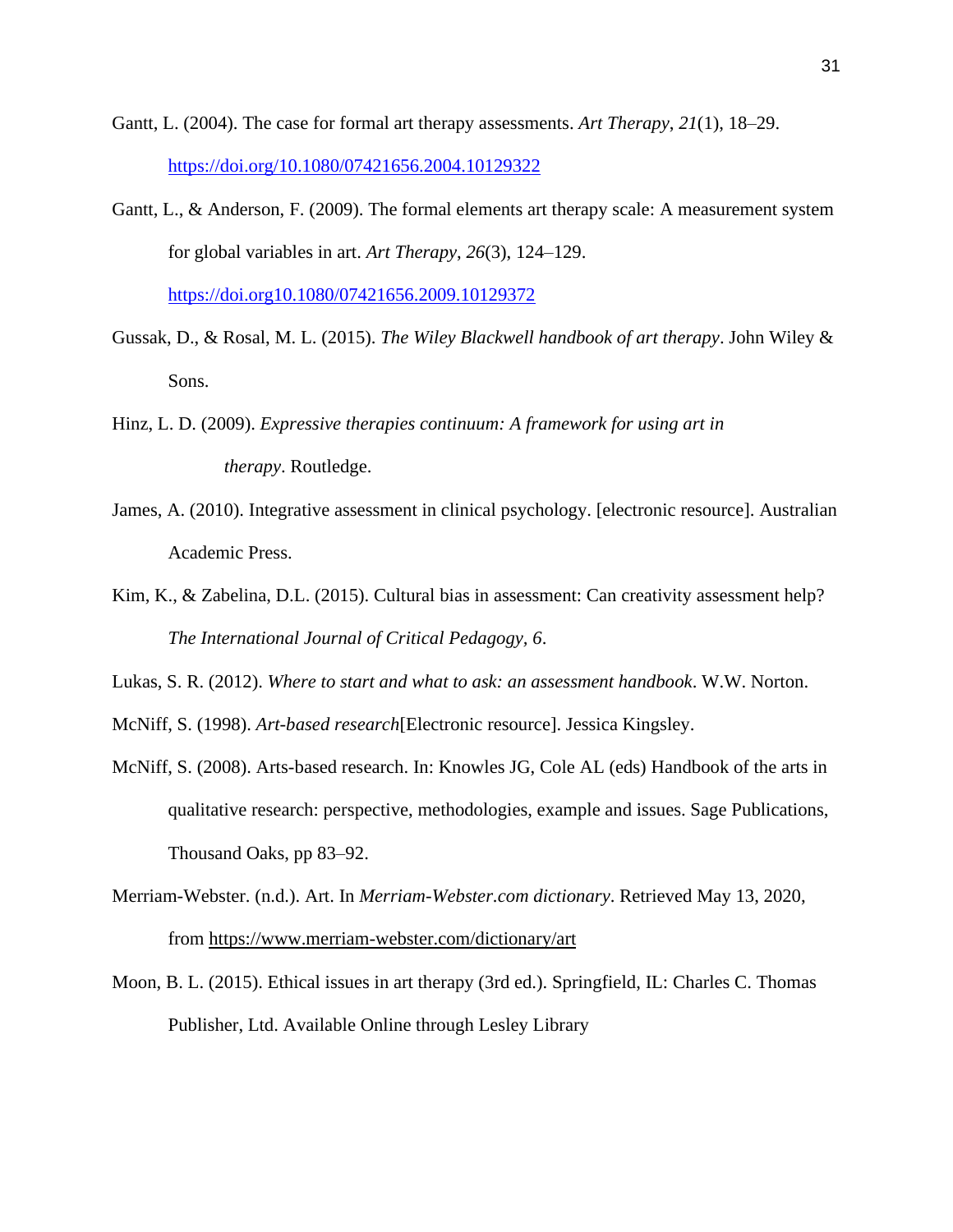- Mülberger, A. (2014). The need for contextual approaches to the history of mental testing. History of Psychology, 17(3), 177–186. <https://doi.org/10.1037/a0037487>
- Murphy, B. C., & Dillon, C. (2015). *Interviewing in action in a multicultural world*. Cengage Learning.

Norris, J. (2008). A quest for a theory and practice of authentic assessment: An arts-based approach. *LEARNing Landscapes*, *2*(1), 211-233. https://doi.org/10.36510/learnland.v2i1.285

Ouagazzal, O., & Boudoukha, A. H. (2019). Assessing exposure to traumatic events: Construction and validation of the inventory of traumatic events (IET). Journal de Thérapie Comportementale et Cognitive, 29(2), 67–74[.](https://doi.org/10.1016/j.jtcc.2018.12.001)

<https://doi.org/10.1016/j.jtcc.2018.12.001>

- Tarescavage, A. M., Forner, E. H., & Ben-Porath, Y. (2021). Construct Validity of DSM-5 Level 2 Assessments (PROMIS Depression, Anxiety, and Anger): Evidence From the MMPI-2- RF. Assessment, 28(3), 788–795.
- The Future of Equity and Inclusion: Creating Meaningful Change. (2013). ASHE Higher Education Report, 39(5), 1–132. https://doi.org/10.1002/aehe.20011
- Quilty, L. C., Bagby, R. M., Krueger, R. F., & Pollock, B. G. (2021). Validation of DSM–5 clinician-rated measures of personality pathology. Psychological Assessment, 33(1), 84– 89[.](https://doi.org/10.1037/pas0000960) <https://doi.org/10.1037/pas0000960>
- White, C. R., Wallace, J., & Huffman, L. C. (2004). Use of drawings to identify thought impairment among students with emotional and behavioral disorders: An exploratory study. *Art Therapy*, *21*(4), 210–218. <https://doi.org/10.1080/07421656.2004.10129691>